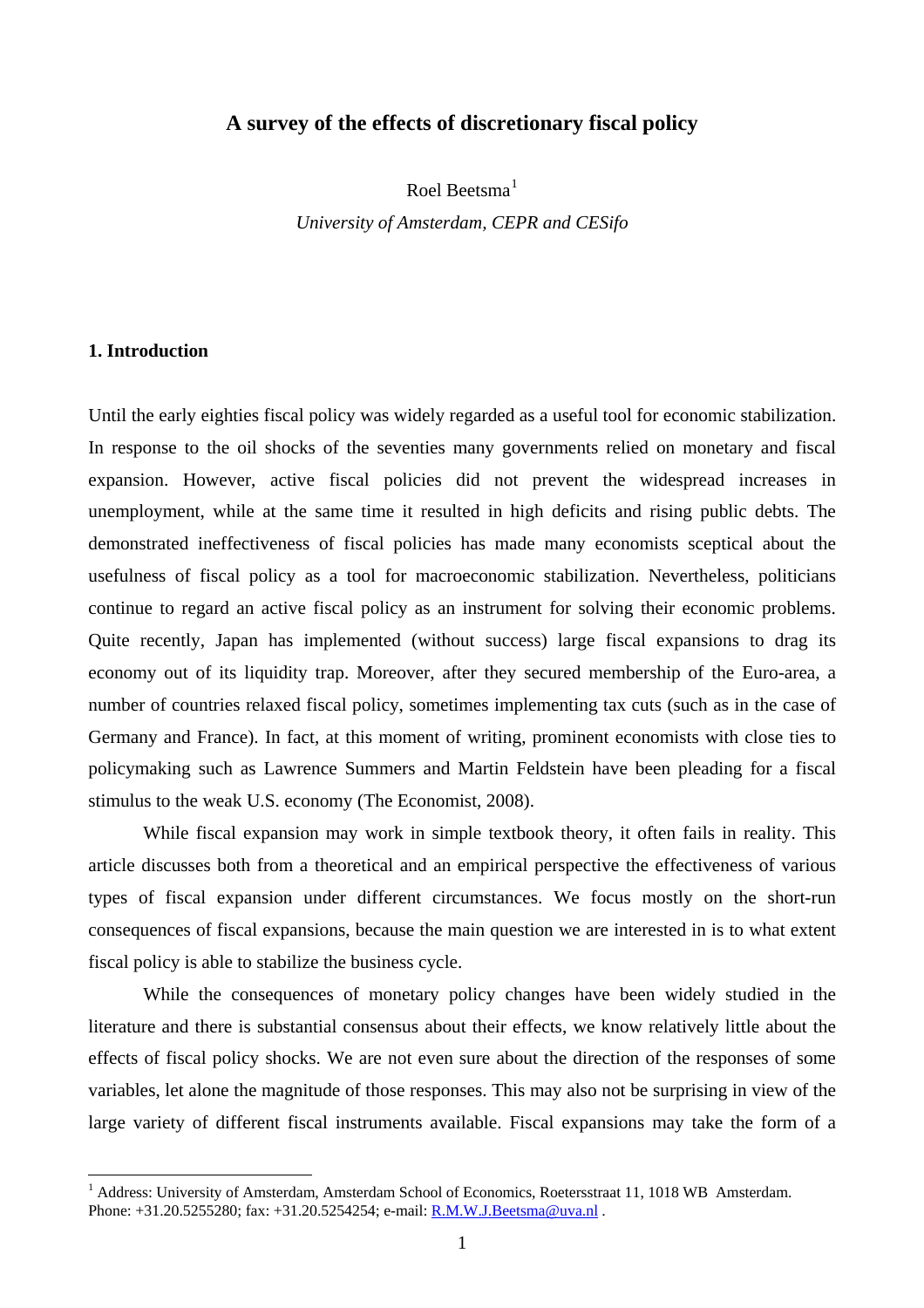reduction in net taxes (taxes minus transfers) or an increase in government purchases. Government purchases may be divided into government investment and government consumption, which in turn is the sum of wage and non-wage consumption. Taxes can be divided into lump sum and distortionary taxes, with the most important ones being labour, corporate and value-added taxes. However, quite recently, and armed with the instruments used for monetary policy analysis, academic researchers have regained interest in the empirical study of the effects of fiscal policy changes.

The remainder of this paper is structured as follows. In section 2, we review the theoretical predictions of the consequences of fiscal expansions for the macro-economy, both in closed and open economies. Section 3 reviews the empirical evidence from the literature and presents some of our own estimates. Again we distinguish between closed and open economy effects of fiscal policy. Section 4 briefly discusses some evidence on the actual behaviour of fiscal authorities to see whether they have been affected by the EU fiscal restrictions. Thsi is relevant for Sweden, should it at some point join the Eurozone or should it self-impose some fiscal constraint. Section 5 concludes this paper with a discussion of the practical pros and cons of using fiscal policy for cyclical stabilization.

### **2. Theory**

Not surprisingly, what theory says about the economic consequences of changes in fiscal policy depends much on the specific theoretical framework that is adopted. We are most interested in the effects of fiscal expansions on output and consumption. However, we shall also discuss the effects on other variables, such as investment and employment, which helps us to better understand the mechanisms through which fiscal policy affects the economy. In discussing the mechanisms we will distinguish between a closed economy and an open economy. For the open economy we are also interested in how fiscal expansions impact on specific "open economy" variables, such as the trade balance and the real exchange rate.

### *2.1. Fiscal policy in models of closed economies*

### 2.1.1. The IS-LM model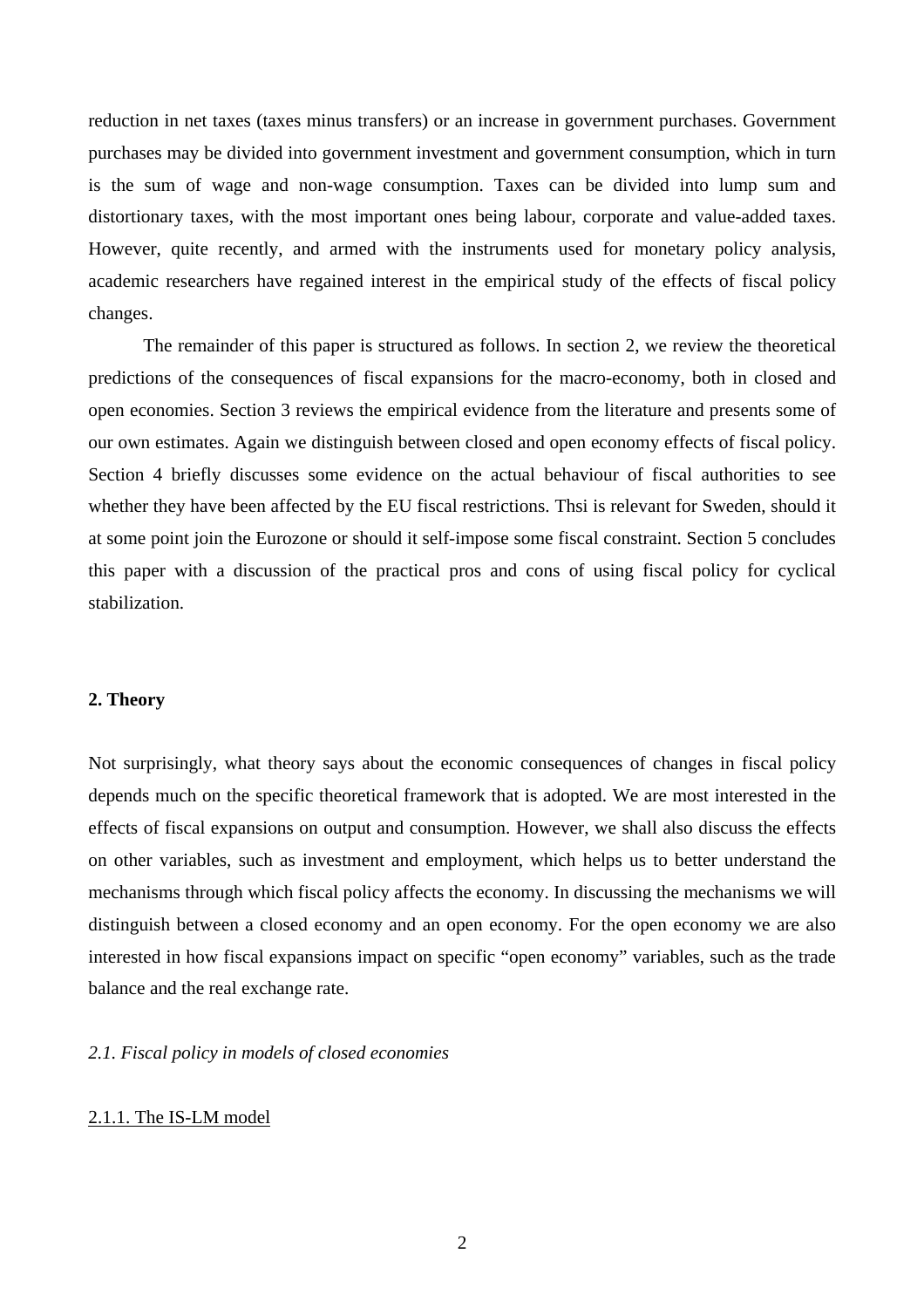Basic textbooks usually teach us fiscal policy in the context of the IS-LM model. As this is a shortrun model, prices are assumed constant. The IS curve is formed by the combinations of output and the interest rate for which the goods market is in equilibrium. In increase in the interest rate reduces investment and a fall in output is needed to restore the goods market equilibrium. The LM curve is the (upward sloping) set of combinations of output and the interest rate for which the money market is in equilibrium. An increase in output implies more transactions in the economy and boosts the real demand for money. With the nominal money supply and the price level both fixed, the real money supply is fixed, and an increase in the interest rate is needed to reduce the real money demand to its original level and restore equilibrium in the money market. An increase in government purchases or a reduction in net taxes raises output for any given level of the interest rate and shifts the IS curve to the right. The economy settles at a new short-run equilibrium characterised by a higher level of income and a higher interest rate (see Figure 1).

The IS-LM model forms the demand side of the economy for given price level. An increase in the price level produces an inward shift of the LM curve, which implies equilibrium with lower output. The output-price combinations obtained in this way form the aggregate demand (AD) curve. Combining the AD-curve with the short-run aggregate supply (AS) curve yields Figure 2. The AD-AS framework abolishes fixed prices, but allows for sluggish price adjustment. A fiscal expansion shifts out the AD-curve and produces a new short-run equilibrium (point B) with higher output and a price level that exceeds the one that was originally expected by wage setters. The AS starts shifting upwards and the price level starts rising. Eventually the economy ends up at the new long-run equilibrium (point C) with output at the natural level and a permanently higher price level.<sup>[2](#page-2-0)</sup>

#### 2.1.2. Fiscal policy effects in inter-temporal models with micro-foundations

 $\overline{a}$ 

The AD-AS model neglects important inter-temporal aspects of fiscal expansions. A deficitfinanced increase in government spending or a tax reduction not matched by a spending reduction results in additional public debt accumulation and requires higher future tax payments or spending reductions. To the extent that taxes are distortionary, potential short-run benefits of fiscal expansion need to be traded off against future contraction.

More recent literature analyzes the consequences of fiscal policy shocks in inter-temporal models with micro-foundations. Table 1 provides a systematic overview of the macro-economic effects of an increase in government purchases in different settings.

<span id="page-2-0"></span> $2^2$  During the transition the economy may oscillate around the new long-run equilibrium and the AD curve may shift further. Also the equilibrium may be reached after one period if agents are rational and foresee the eventual outcome. We abstract from these aspects here.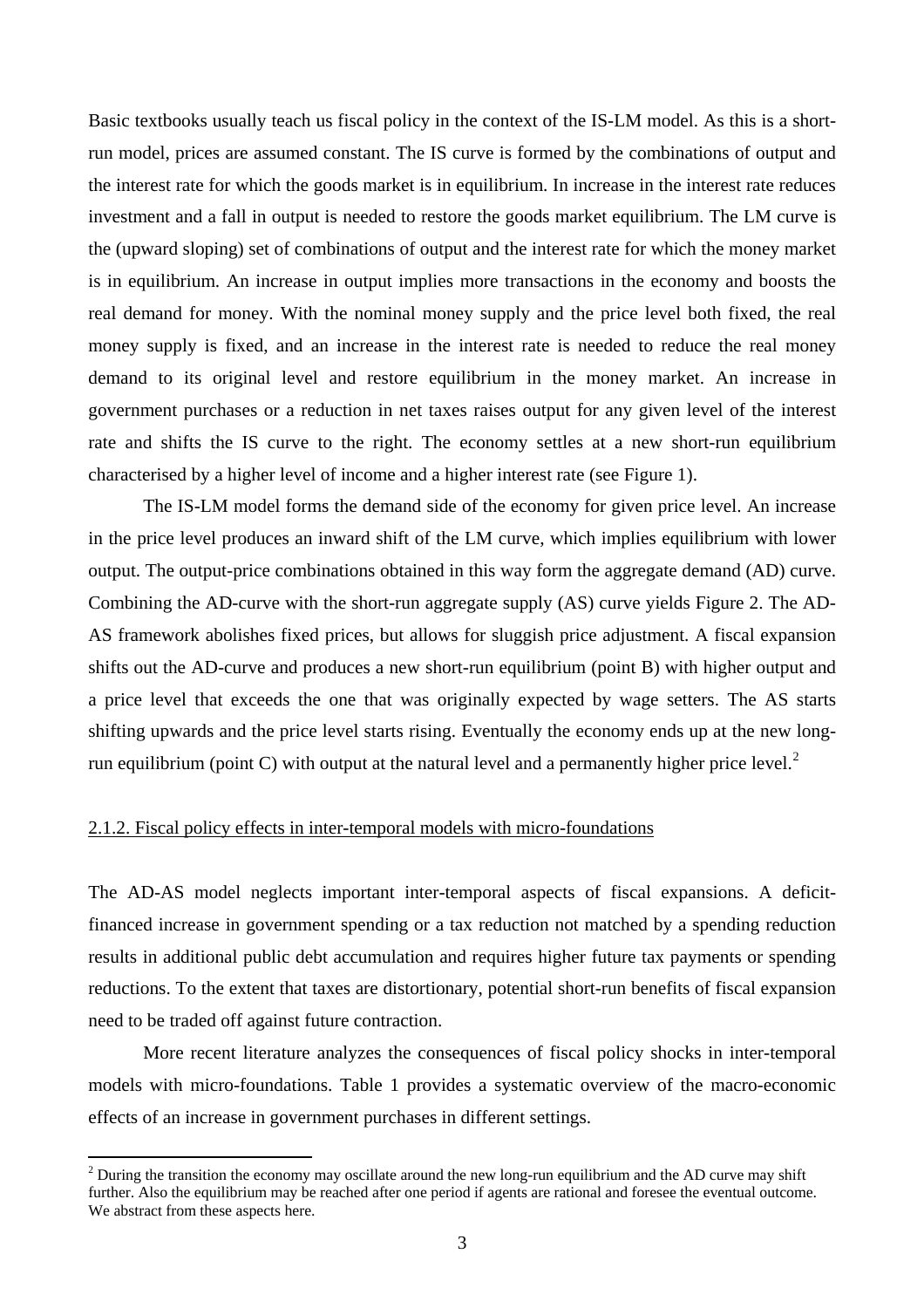In their seminal contribution, Baxter and King (1993) conduct a number of fiscal policy experiments in a neo-classical model. Utility is separable in consumption and leisure. Further, the marginal utilities of consumption and leisure are not affected by government purchases, which consist of government consumption and public investment. The latter affects the marginal products of labour and capital in production, though. Taxes are lump sum, hence, the government financing does not matter for a given path of government expenditures. Consider a temporary or permanent increase in government consumption. The discounted value of future taxes rises, which generates a negative wealth effect and induces individuals to reduce both private consumption and leisure (if both are normal goods, i.e. contract if discounted resources shrink). Labour supply increases, hence real wages fall and total output expands. Moreover, the rise in employment raises the marginal product of capital and induces more private investment. Obviously, the described effects are stronger when the spending increase is permanent instead of temporary. A permanent increase in government consumption is able to generate an output multiplier higher than unity in both the short and long run. In the long run, it is the effect of the higher employment level on the steady state capital stock that generates the high multiplier. In the short run, the higher investment needed to build up the higher capital stock boosts labour input. A larger inter-temporal elasticity of substitution in leisure produces a larger short-run response in the supply of labour and magnifies the short-run output multiplier. If the additional government consumption is financed by distortionary taxes, labour supply and output rise by less, or may even fall as Fatas and Mihov (2001) show in a closely related experiment, while raising public investment instead of public consumption produces additional positive effects on the economy by boosting the productivity of capital and labour. Private consumption may even increase (with some lag).

Burnside et al. (2004) further explore the role of distortionary taxes in a closely related neoclassical growth model. In addition, they introduce habit persistence in consumption and capital adjustment costs to produce responses to government purchases that better match the empirical responses (see below). A hump-shaped time profile in government purchases (e.g. a war) produces hump-shaped rises in output, taxes and employment. The elasticity of the labor supply is important for the relative reaction of consumption and employment. The less elastic is the labor supply, the less willing is the individual to increase work effort after the spending shock and the more consumption has to fall. Distortionary labor taxes may be important for the time profile of employment, depending on the ease with which individuals substitute labour over time. A high intertemporal elasticity of substitution in leisure shifts the peak of the labour supply to the onset of the spending rise, when labour taxes are still relatively low. Introduction of habit persistence mutes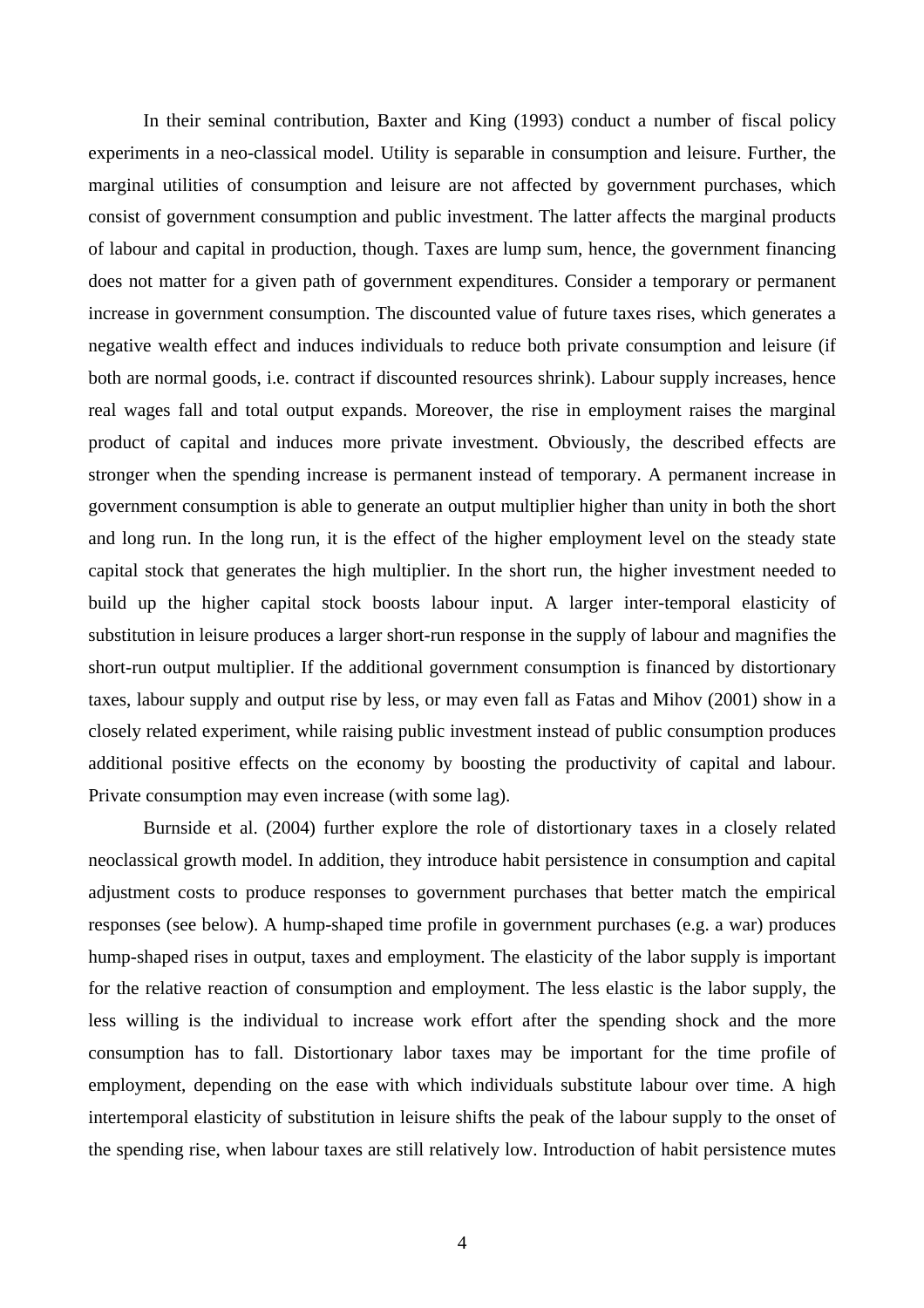the fall in consumption, while capital adjustment costs produce a hump-shaped investment pattern and, because of the complementarity between capital and labor, also a hump shape in employment.

Empirical analysis (discussed below) often suggests that a positive shock to government purchases is followed by an increase in consumption. The neoclassical model has substantial trouble in producing a consumption increase. Therefore, Linnemann (2006) introduces nonseparability in the utility of consumption and leisure into this model. Provided the two "goods" are substitutes, a rise in government purchases may lead to higher consumption. The aforementioned wealth effect leads individuals to reduce leisure. However, because consumption and leisure are substitutes, the marginal utility of consumption increases and this has a positive effect consumption that may overturn the wealth effect on consumption. This is more likely the higher the degree of substitutability between consumption and leisure and the lower the inter-temporal rate of substitution. With low inter-temporal substitutability, the incentive (owing to the wealth effect) to reduce current relative to future consumption is suppressed.

Ramey and Shapiro (1998) build a two-sector neoclassical with costly capital reallocation between sectors (though labour is perfectly mobile). Either capital can be shifted between sectors at a loss or new capital has to be generated within the sector in which it is to be used. The argument for using a two-sector model is that government spending is often concentrated in specific sectors. For example, a shock to defense spending falls disproportionally on manufacturing and aircraft industry. Due to the costly reallocation of capital, the two sectors may show different dynamics in response to an increase in government purchases. This is in particular the case when the substitutability between capital and labour in production is low. Aggregate employment rises more than without reallocation costs; the capital stock declines in value as it is stuck in the sector that is not hit by the spending shock. Hence, the wealth effect is larger. However, aggregate consumption falls less, because the reallocation friction reduces investment opportunities in the sector unaffected by the shock. Finally, the relative price of output in the sector hit by the shock rises.

The neoclassical model thus has trouble to generate a positive effect of government spending on consumption. The main obstacle in this regard is the rightward shift of the labour supply curve, which for a given labour demand curve produces a lower wage. Hence, to have a positive effect on consumption it is necessary (though not always sufficient) to have a mechanism that shifts the labour demand curve also to the right. One mechanism is to introduce increasing returns as in Devereux et al. (1996) where more government spending raises the equilibrium number of firms in intermediate goods sectors characterized by increasing returns to specialization. The productivity of all firms in the sector rises and the outward shift in the labour demand may offset the negative wealth effect and produce a higher real wage. Another mechanism relates to the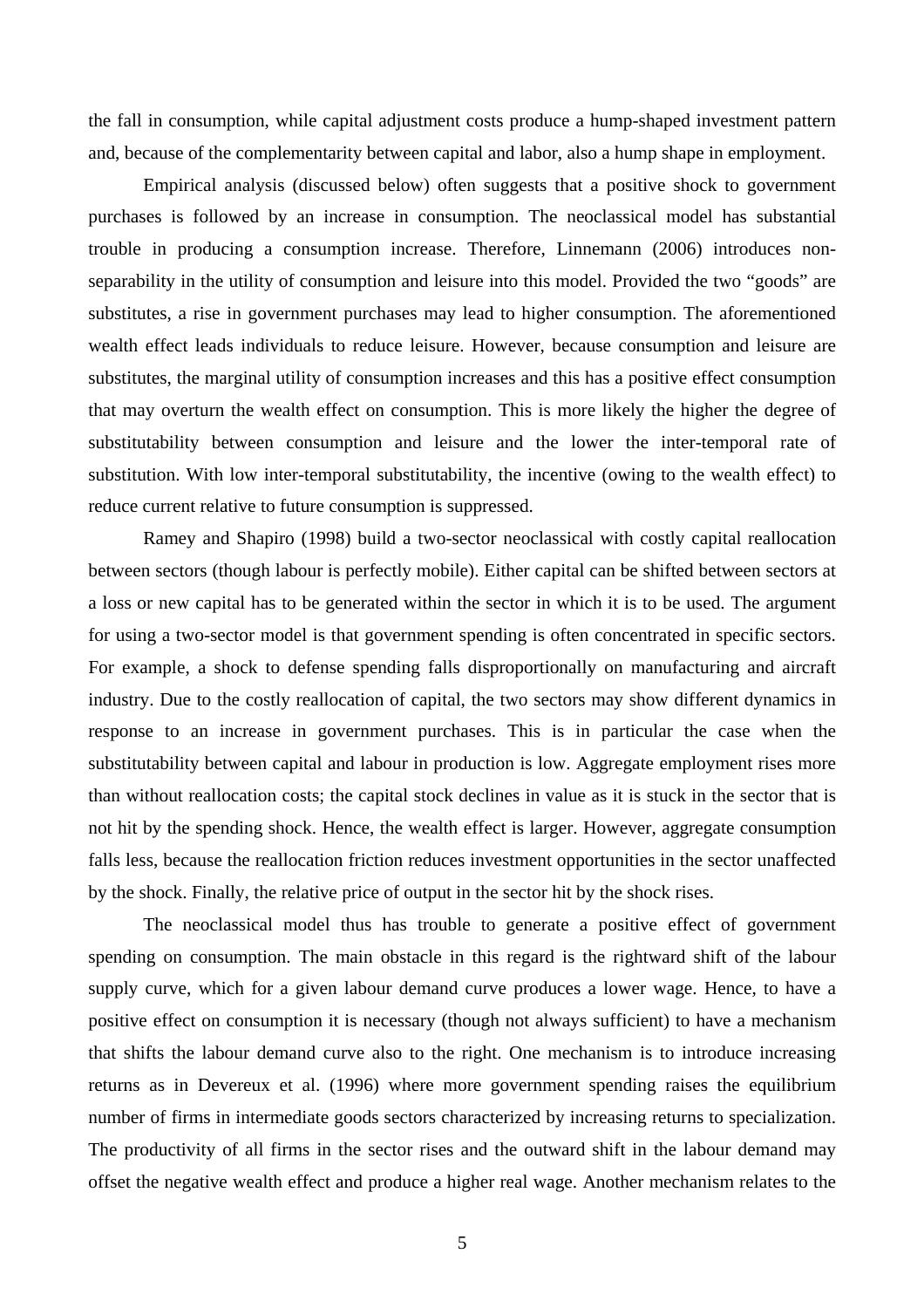"deep habits" introduced by Ravn et al. (2006) into a model with monopolistic competition in goods production. "Deep habits" refer to habit formation at the level of the individual variety of a type of good. Demand for the good is then composed of a price elastic component (as in standard monopolistic competition models) and an inelastic component (the lagged "stock of habit"). An increase in aggregate demand raises the weight of the elastic component, inducing producers to lower their price mark-up. On the one hand, an increase in government purchases produces the standard wealth effect, with higher labour supply. On the other hand, the counter-cyclical reduction in the mark-up on the wage acts like a positive supply shock. Hence, it increases labor demand, which pushed the real wage up. Overall, we may see an increase in the real wage and, hence, an increase in consumption.

A number of contributions try to remedy the negative consumption effect by introducing nominal rigidities into a New-Keynesian framework with monopolistic competition, so that the price of output exceeds marginal cost. Such a framework has originally been used to focus on the effects of monetary policy, but has recently become a vehicle for studying fiscal policy as well. As in the neoclassical model, in the New-Keynesian model with nominal rigidities an increase in government purchases generates a negative wealth effect owing to the rise in tax payments. As before, this puts downward pressure on consumption and raises the labour supply. However, with a sticky prices, and because the price of output exceeds the marginal cost under monopolistic competition, an increase in the demand for goods will be met with an increase in the supply of output; at the given price level, firms are prepared to produce the additional output as long as the price is not exceeded by the marginal cost. Hence, the demand for labour increases and this puts upward pressure on the real wage rate. However, even if this effect dominates the other one and the real wage rises, this does not guarantee a (substantial) positive consumption effect, because optimising consumers would spread the additional consumption over time. Some additional imperfection may be needed to produce higher consumption.<sup>[3](#page-5-0)</sup>

Therefore, alongside the optimising "Ricardian" consumers, Gali et al. (2007) introduce "rule-of-thumb" consumers who consume their disposable income. Hence, these consumers put the entire increase in the real wage into consumption at the moment it materializes. Provided that the group of rule-of-thumb consumers is sufficiently large, this positive effect on current consumption may overturn the negative consequences for consumption of the wealth effect. Callegari (2007) proposes an alternative mechanism and combines Ricardian consumers with "buffer stock" consumers. Buffer stock agents keep a buffer of assets in order to avoid that consumption drops to zero in any single period (because of some restriction on borrowing against future income). As a

<span id="page-5-0"></span> $3$  Van der Ploeg (2005) provides a critical overview of the ability of New-Keynesian models to account for key macroeconomic facts.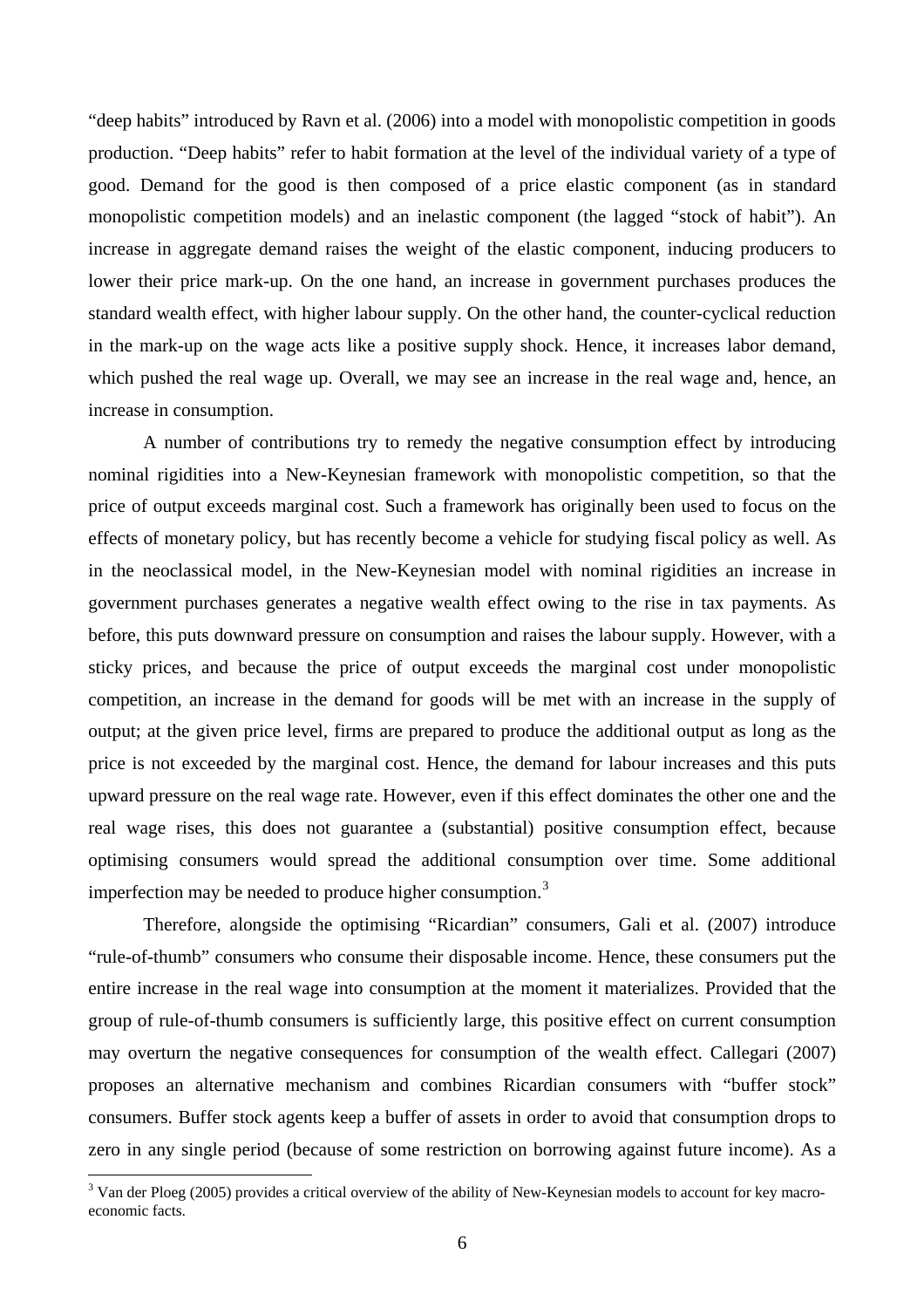result, these agents feature a negative relation between asset holdings ("cash-on-hand") and consumption growth. When assets are too low for some reason, they replenish assets by reducing current consumption. Subsequently consumption will increase faster (as assets rise again). As before, higher government purchases produce a negative wealth effect. At the same time, with monopolistic competition and sticky prices, labour demand rises, thereby putting upward pressure on wages. A wage rise would lead buffer stock agents to consume more. The buffer stock effect is stronger and may dominate when the sensitivity of consumption growth to cash on hand rises. With this setup, government purchases shocks may indeed generate positive consumption effects.

Callegari (2007) also builds a model with durable and non-durable goods and Ricardian and rule-of-thumb consumers. The latter are subject to a borrowing constraint that depends on the amount of durables they possess. Durables are in fixed supply, while non-durables are constructed from intermediates produced by monopolistically competitive firms subject to a price-setting rigidity. Public consumption falls entirely on non-durables and, hence, produces a fall in the relative price of the durables, thereby tightening the borrowing constraint of the non-Ricardian consumers. This effect comes on top of the standard negative wealth effect on consumption and the positive effect of introducing non-Ricardian consumers. The extra effect raises the likelihood that consumption falls after an increase in government purchases.

### 2.1.3. Interactions with monetary policy

The effectiveness of a fiscal expansion depends on how the monetary authorities react to the expansion. For example, a central bank concerned about its independence or about its strategic position vis-à-vis the government may systematically contract monetary policy in response to a fiscal expansion. Any positive effect of the expansion on economic activity might then dissipate and the country would then face a harmful policy mix with a high interest rate that hurts investment. Of course, one can also conceive of situations in which the monetary and fiscal authorities coordinate their actions (maybe only informally). Such a situation would be particularly beneficial during a recession when inflation is low and a fiscal stimulus is supported by a monetary relaxation.

In the context of a sticky-price New Keynesian model, Linnemann and Schabert (2003) explore how the consequences of shocks to government purchases depend on the monetary policy rule followed by the central bank. Importantly, the model assumes a cash-in-advance constraint. That is, nominal consumption spending does not exceed money holdings plus transfers, defined as seigniorage minus government expenditures. Moreover, price rigidity is formulated as in Calvo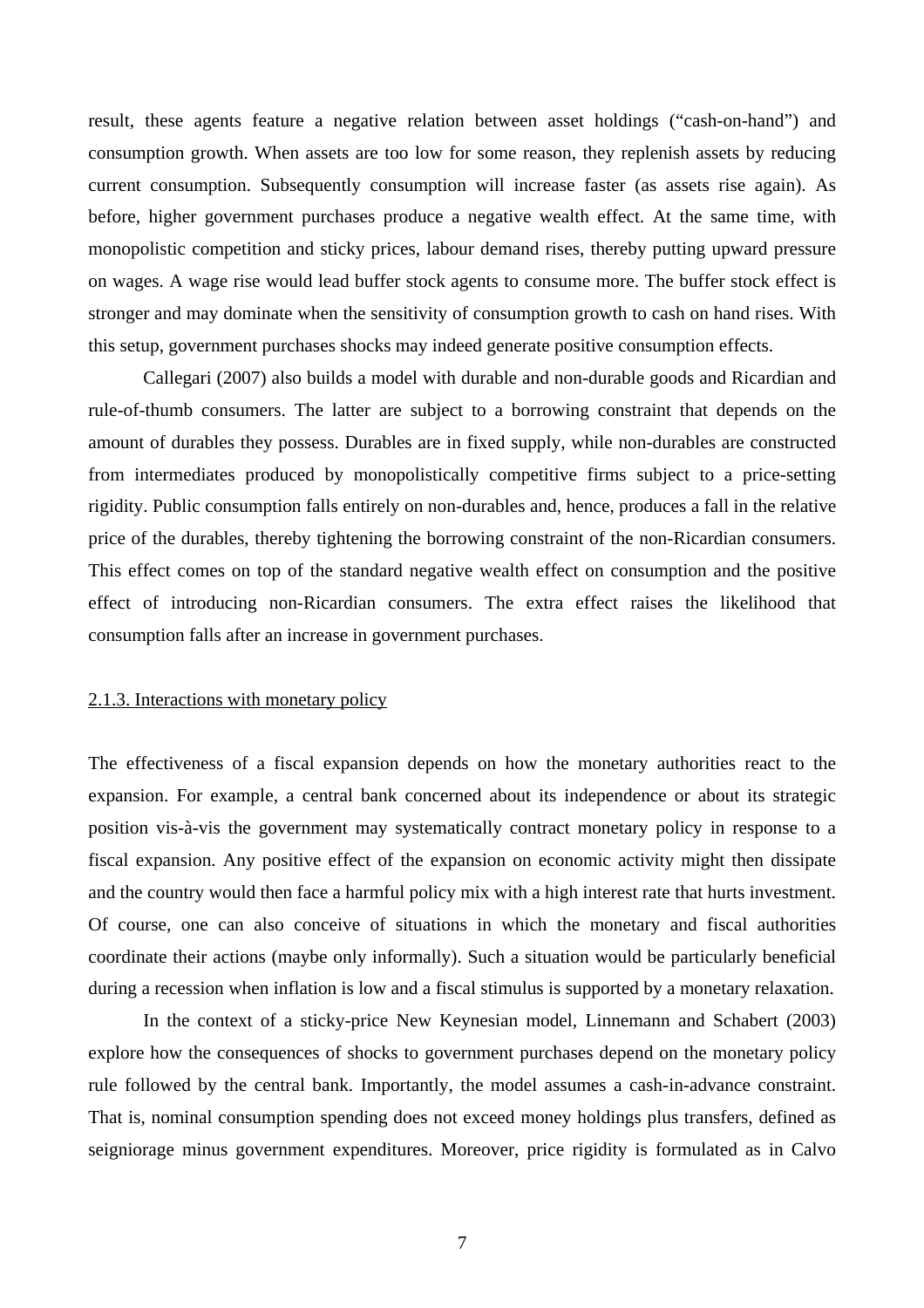(1983), whereby each firm with exogenous probability gets the chance to change its price and otherwise must keep its price fixed.

In a regime with an exogenous money growth rate, the fiscal expansion has deflationary consequences. The wealth effect causes a rise in the labor supply and, hence, output. Given the cash-in-advance constraint, prices have to fall to accommodate the output increase. Firms want to cut prices, but some them are unable to do so (due to the Calvo re-pricing mechanism). These firms reduce output and, hence, their demand for labour, thus putting downward pressure on the real wage. While output rises, it does not rise one-for-one with the government spending shock, implying that current consumption must fall.

When monetary policy follows a Taylor-type of rule, the results are very different. Under this rule, the nominal interest rate is set in response to expected inflation and expected output. The cash-in-advance constraint loses its relevance, because the nominal money supply endogenously adjusts to changes in the demand for money. First, suppose that the nominal interest rate only reacts to expected inflation. Consumption falls, but this fall is dominated by the increase in government purchases, implying a rise in output. Also, inflation rises. Because some firms are constrained not to raise their price in response to the higher inflation, they instead expand output even more, thereby hiring additional labor. Households are only willing to supply the additional labour if the real wage rises. This effect dominates the rise in the labor supply owing to the wealth effect. Suppose now that the monetary authority also reacts to expected output. As long as this reaction is not too fierce, the results just described continue to hold. However, beyond a certain threshold, the increase in goods demand and, hence, also the increase in labour demand becomes so weak that it is dominated by the rise in the labour supply. Prices fall and monetary policy induces a stronger rise in the real interest rate than when it does not react to expected output.

The authors also extend the model with capital. The rise in the real interest rate (associated with the consumption growth after the impact of the shock) depresses investment because it has a negative effect on the shadow price of capital. Under the selected parameterization, with the money supply rule, aggregate demand and employment now fall in equilibrium. For the interest rate rule, the extended model replicates qualitatively the results in the absence of capital. The real interest increase is smaller than under the money supply rule, implying that the investment decline is attenuated.

### *2.2. The open economy*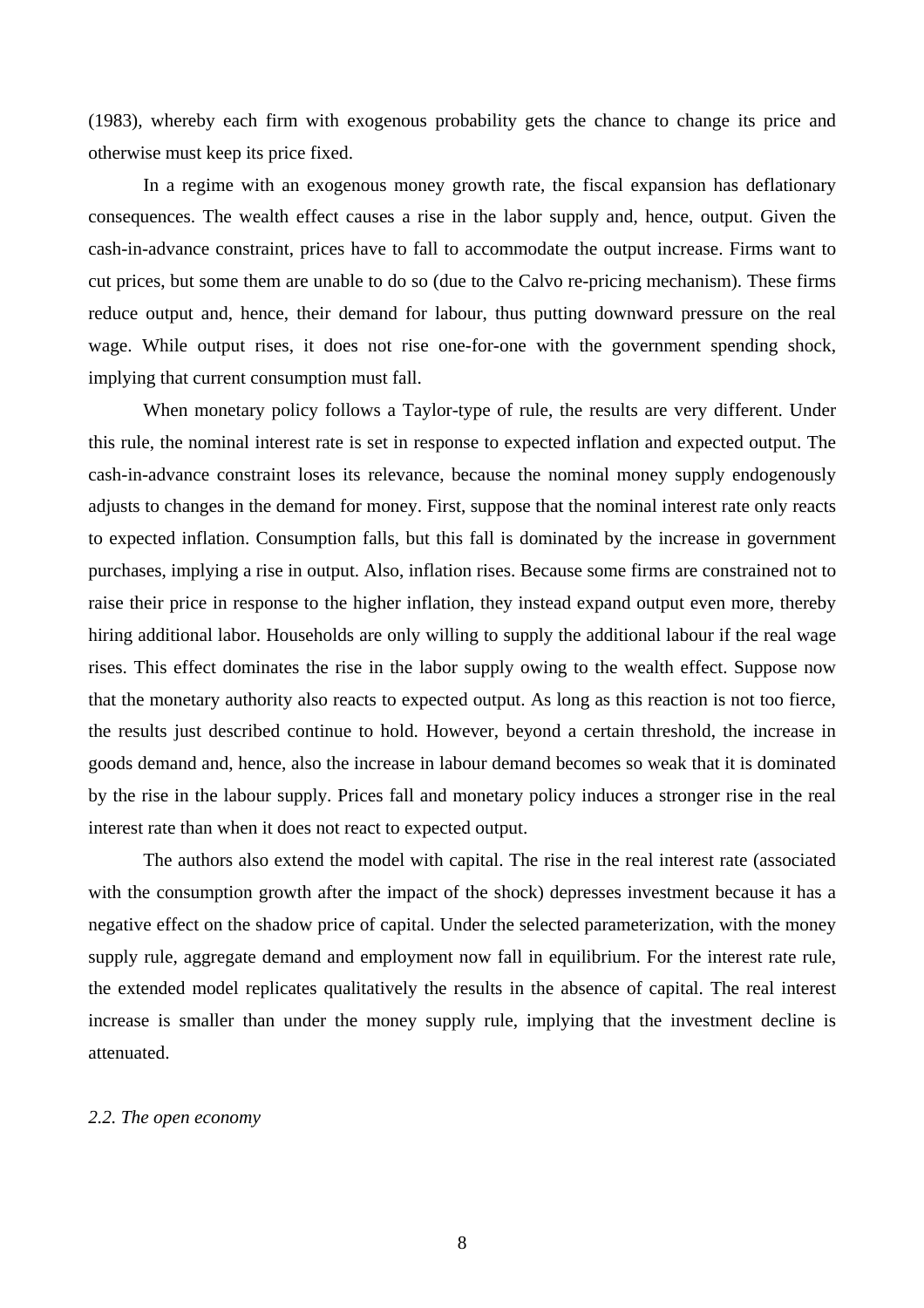Like other EU countries, Sweden is best characterized as a open economy. Hence, the consequences of fiscal expansion for Sweden would best be studied in an open-economy framework. Such a framework not only allows us to explore the effects of fiscal policy changes on variables relevant for internal balance (output, consumption and employment), but also on the exchange rate, the terms-of-trade, the trade balance and its components.

#### 2.2.1. The Mundell-Fleming model

The basic textbook treatment of fiscal policy in the open economy is the Mundell-Fleming model, which was developed in the early sixties and which is the open-economy counterpart to the IS-LM model. The model makes a distinction between flexible and fixed exchange rates. Moreover, one can use it to study the effects of policy under perfect and imperfect capital mobility. We assume perfect capital mobility, because this is the reality for industrialized economies nowadays. Again, the model describes the short run and assumes a fixed price level. A fiscal expansion shifts the IS curve out, putting pressure on the domestic interest rate to rise above the foreign interest rate. There will be an inflow of capital leading to excess demand for domestic currency on the foreign exchange market. Under a flexible exchange rate regime, the domestic currency appreciates, thereby undermining the competitive position of the country. Net exports fall and the IS curve shifts back to its original position, leaving output and consumption unchanged. With a fixed exchange rate, the pressure on the exchange rate is eliminated by increasing the supply of domestic currency (expanding the money supply). Equilibrium output (and consumption) rises, while net exports are unchanged.

Varying the price level in the Mundell-Fleming model, one again derives an aggregate demand curve, which combined with a short-run aggregate supply curve yields a diagram similar to Figure 2. A fiscal expansion leaves the aggregate demand curve unchanged under a flexible exchange rate, but shifts it to the right under a fixed exchange rate. Then, an adjustment mechanism starts that is similar to the one discussed above. Again, this open-economy model is not based on micro-foundations and the future consequences of a fiscal expansion in the form of debt accumulation and higher taxes are neglected. We now to the discussion of models that do take these aspects into account.

### 2.2.3. Fiscal policy effects in open-economy models with micro-foundations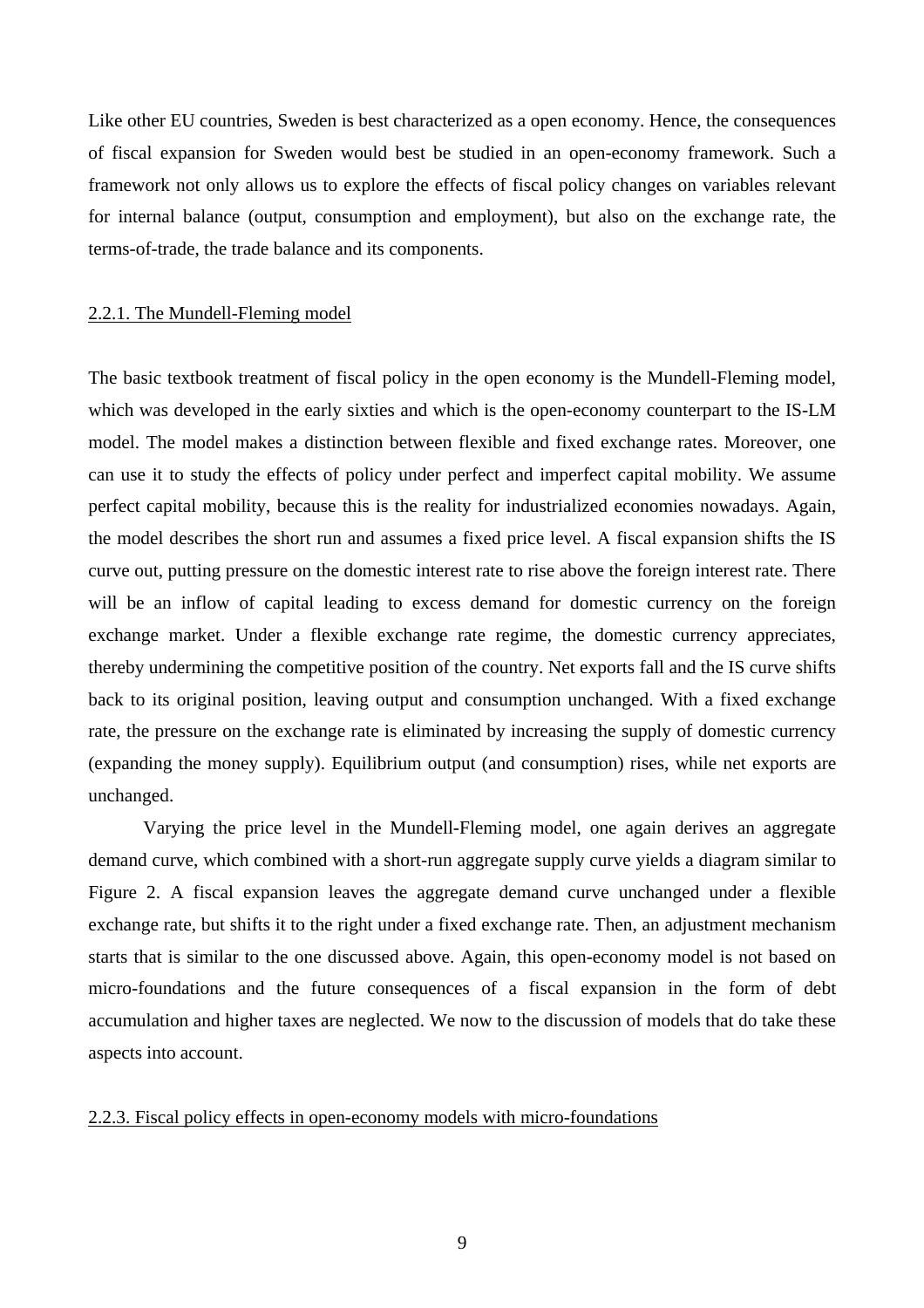The two major frameworks for studying fiscal policy are again the neoclassical and the New-Keynesian framework. Within each type of framework at least two important additional assumptions needs to be made. The first assumption concerns the asset structure. One extreme is the assumption that the international asset market is complete (there exists a complete set of Arrow-Debreu securities contingent on all possible uncertainties). The other extreme is that there is only a single internationally traded bond (a real bond in non-monetary models). The second assumption is whether we are considering a small open economy (with no influence on internationally determined prices) or a large open economy.

Consider an increase in government purchases in a neoclassical open economy setting, such as Baxter's (1995). Taxes are lump-sum, implying that the time profile of taxes is irrelevant. Assume that the economy ("Home") is large relative to the rest of the world ("Foreign"). Moreover, there is a single good consumed everywhere. With unchanged private sector behaviour, the shock would one-for-one translate into a higher deficit on the trade balance. However, private sector behavior does change and, anticipating higher future tax payments, individuals start to save and work more now. As before, the additional labor supply raises the productivity of capital, which stimulates investment. Overall, the fall in public saving and the increases in private saving and investment produce a trade balance deterioration. The enhanced claim of the government on resources also raises the world interest rate, which deepens the fall in consumption (leisure) and raises its subsequent growth rate. With complete international asset markets, the fall in consumption is perfectly shared with Foreign. As a result, the output and investment responses in Foreign are the same as in Home. With incomplete asset markets, the entire wealth effect is borne by "Home". Hence, labor input in Home rises by more than under complete markets and the fall in the real wage will be larger. Labor input and wages in Foreign do also move, but by less than under complete markets, because now they are only affected by the real interest rate effect. Now, Foreign investment falls because only the interest rate effect is present. Under incomplete markets, in the new steady state Foreign holds net claims on Home, implying that production and labour input in Home are higher and consumption in Home are lower compared to the initial steady state. Foreign's new steady state is characterised by the opposite configuration.

Corsetti and Müller (2007), building on Corsetti and Mueller (2006), present a two-country "Home" and "Foreign" model in which government spending falls entirely on domestic goods and governments only have access to distortionary income taxes.<sup>[4](#page-9-0)</sup> Government purchases are financed with debt. Taxes then adjust slowly in response to an increasing debt/GDP ratio. There is perfect competition at the intermediate and final good level and asset markets are internationally complete.

<span id="page-9-0"></span> $<sup>4</sup>$  In contrast to Baxter (1995), consumption bundles are now allowed to differ between the two countries.</sup>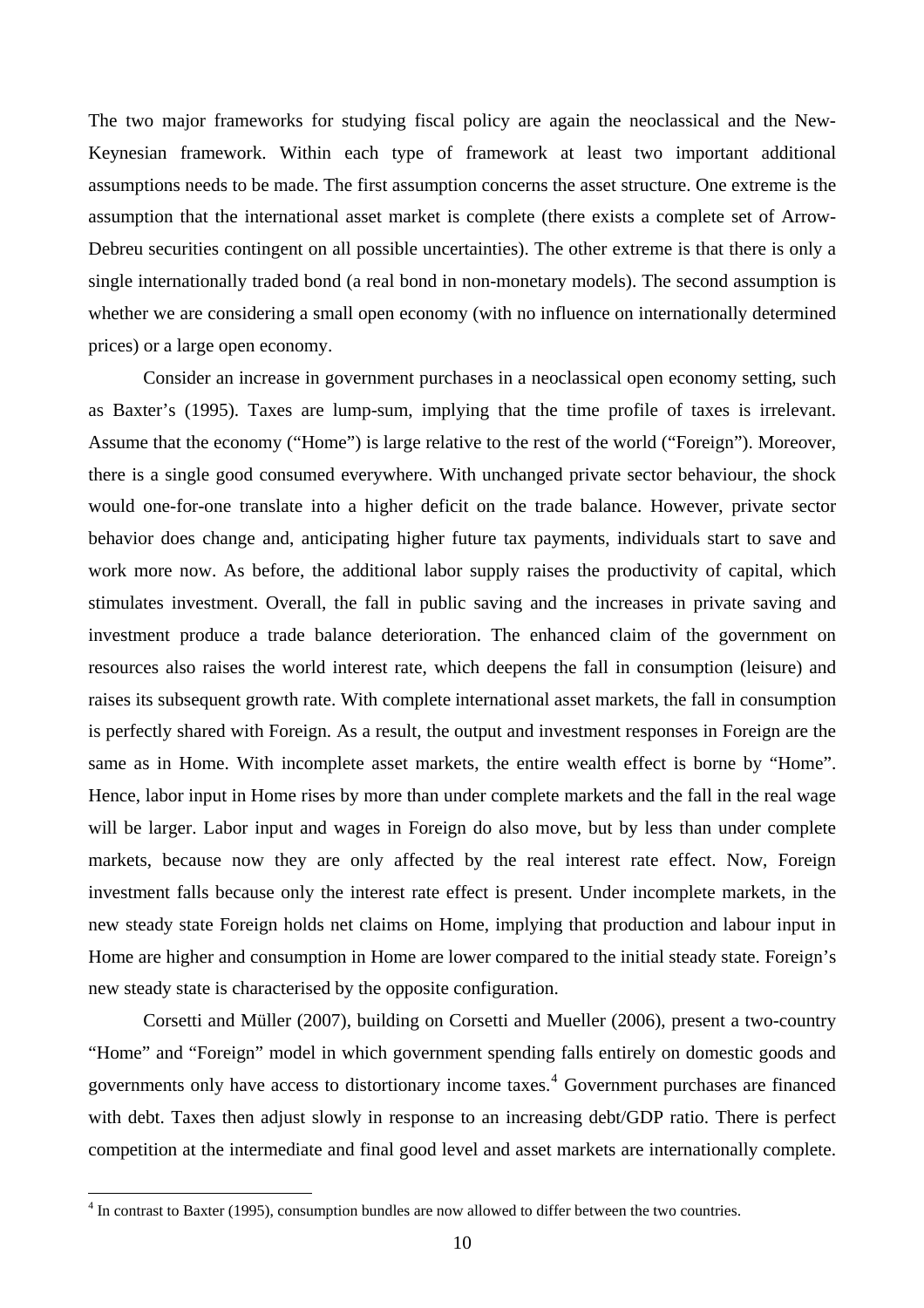An increase in government purchases produces a fall in consumption due to the negative wealth effect. International asset market completeness implies the international risk sharing condition (after some normalisation),

$$
u_c^H/u_c^F = Q,\t\t(1)
$$

which ensures that the consumption fall is shared with foreigners. Here, the left-hand side is the ratio of the marginal utilities of Home and Foreign consumption, while the right-hand side is the real exchange rate, defined such that an increase means an appreciation of Home real exchange rate. Because the Home real exchange rate appreciates, the fall in Home consumption is larger than the fall in Foreign consumption.

Investment responses are driven by opposing forces. One is the increase in the labour supply due to the wealth effect, providing an incentive to invest. Moreover, the terms-of-trade appreciate, implying that the price of goods produced with the additional investment equipment rises relative to the price of investment goods, because these are partly constructed from imported goods that have become relatively cheaper. This also stimulates investment. Further, there is the increase in the interest rate, which acts to crowd out investment, given that the government absorbs more resources. The shock persistence is key for which effect dominates. Absent any persistence, labour supply responds by very little and the interest rate increases strongly. Hence, investment falls. If the shock is very persistent, the labor supply increases strongly (a strong negative wealth effect) and the interest rate increases very little. In this case investment will rise.

Numerical simulations show that, *conditional* on government spending shocks, the model reveals a perfectly positive correlation between public budget balance and the trade balance, <sup>[5](#page-10-0)</sup> while *conditional* on domestic technology shocks, there is a strongly negative correlation. Overall, drawing from a mixture of the two shocks, there is a negative correlation between the budget balance and the trade balance, indicating that domestic technology shocks dominate.

The authors also study the role of openness. With low openness, the trade balance deterioration is only small. With more openness, the effect on consumption is less negative and investment may become positive on impact. The fall in consumption is dampened, because the real interest rate falls with openness. Intuitively, with better terms-of-trade today, the price of today's consumption is relatively low and the more so, the larger the consumption share on foreign goods. The consumption based real interest rate still increases, but less so in more open economies. Hence, more openness dampens the negative wealth effect on consumption. Investment falls less with more

<span id="page-10-0"></span> $<sup>5</sup>$  That is, over a certain horizon, the impulse responses of the budget balance and the balance have identical sign.</sup>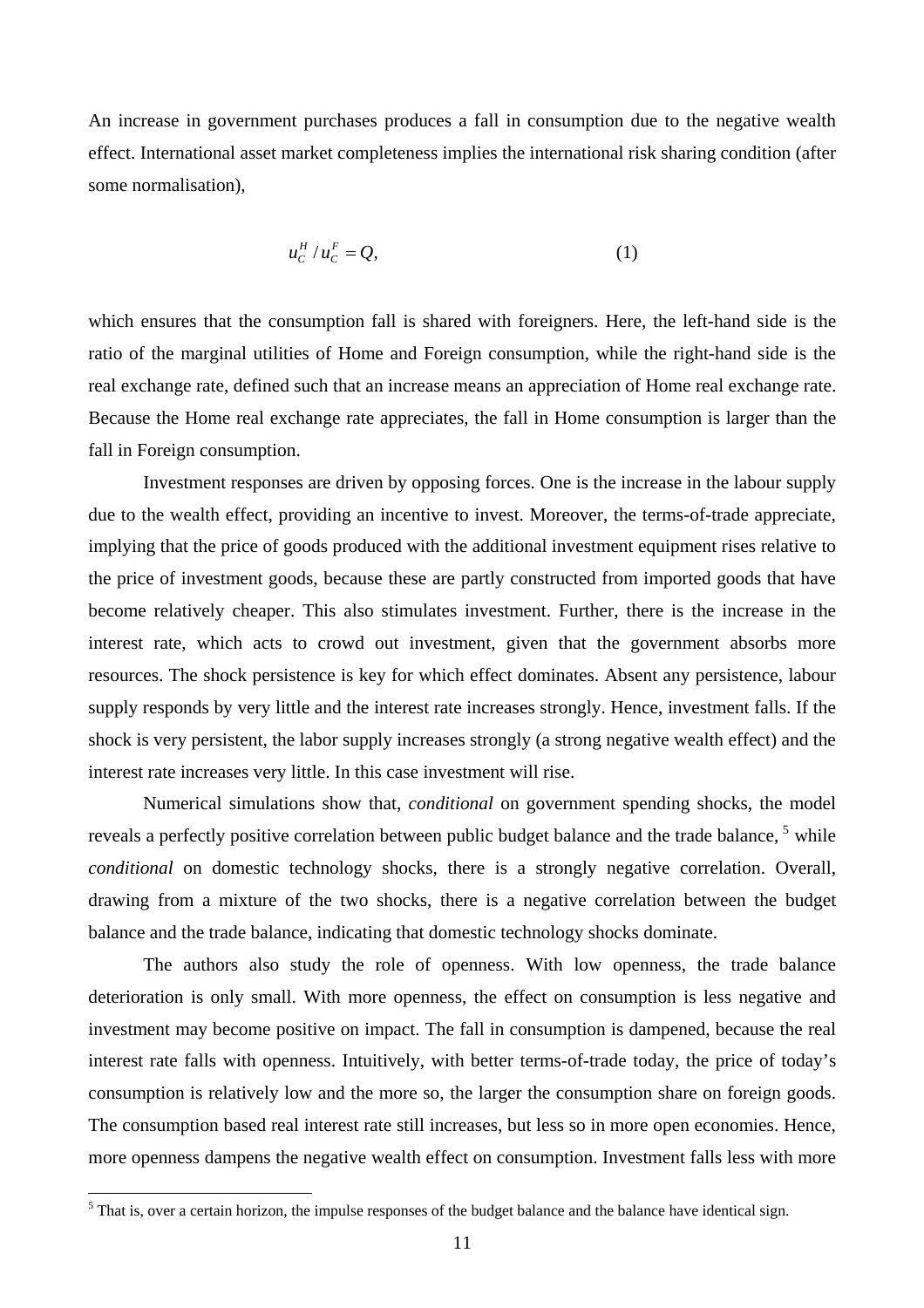openness because the price of output rises relative to the cost of the investment good, while, moreover, the real interest increase becomes smaller. Obviously, the trade balance deterioration is larger with more openness.

Overall, the analysis yields two important lessons: the observed correlation between the budget and trade balances may not be very informative about the "twin deficits" hypothesis,  $\delta$ because it may largely be driven by shocks other than in fiscal policy. Even if the "twin deficits" hypothesis holds, an expansive fiscal policy is not necessarily a reason to be worried, because the effect on the external balance may only be small.

In a small open-economy model with monopolistic (though flexible) pricing at the intermediate stage, Monacelli and Perotti (2007) focus on the role of introducing two final sectors, tradables and non-tradables ("services"). These sectors are perfectly competitive. A share ω of government purchases falls on traded goods. A share  $\alpha$  of traded goods bought by domestic agents or the government is imported from abroad. First, suppose government purchases have the same non-tradables intensity as private spending. An increase in government spending generates a termsof-trade appreciation. Without openness  $(\alpha=0)$  the relative price of the two sectors is unchanged. Production rises in both sectors, while owing to the wealth effect, consumption in both sectors falls (and thus is positively correlated between the sectors). With openness  $(\alpha > 0)$ , the relative price of tradables falls, because part is imported from abroad and those prices do not move. The terms-oftrade appreciation dampens production in the traded sector (which may even fall), because individuals switch towards foreign tradables. This effect is larger, the higher is  $\alpha$  and the higher is the elasticity of substitution between home and foreign tradables. Now, suppose government purchases are biased towards non-tradables. (This is realistic, if one thinks of government purchases primarily consisting of civil servants' wages). This generates a fall in the relative price of tradables. Labor starts moving from the tradable to the non-tradable sector, generating negative co-movements in production between the two sectors.

In an extension to a two-country ("Home" and "Foreign") version of their (2006) model Ravn et al. (2007) study the consequences of an increase in government purchases for the real exchange rate. Both Home and Foreign firms are allowed to charge potentially different prices for the same product in the two countries ("pricing to habits"). In the most basic version of the model, there is no home bias in government purchases. That is, government purchases fall equally on Home- and Foreign-produced intermediates. Consider an increase in Home government purchases. This produces a Home increase in the demand for Home- and Foreign-produced intermediates. By

<span id="page-11-0"></span> $6$  The hypothesis assumes that the budget balance and the trade balance both deteriorate after a discretionary fiscal expansion.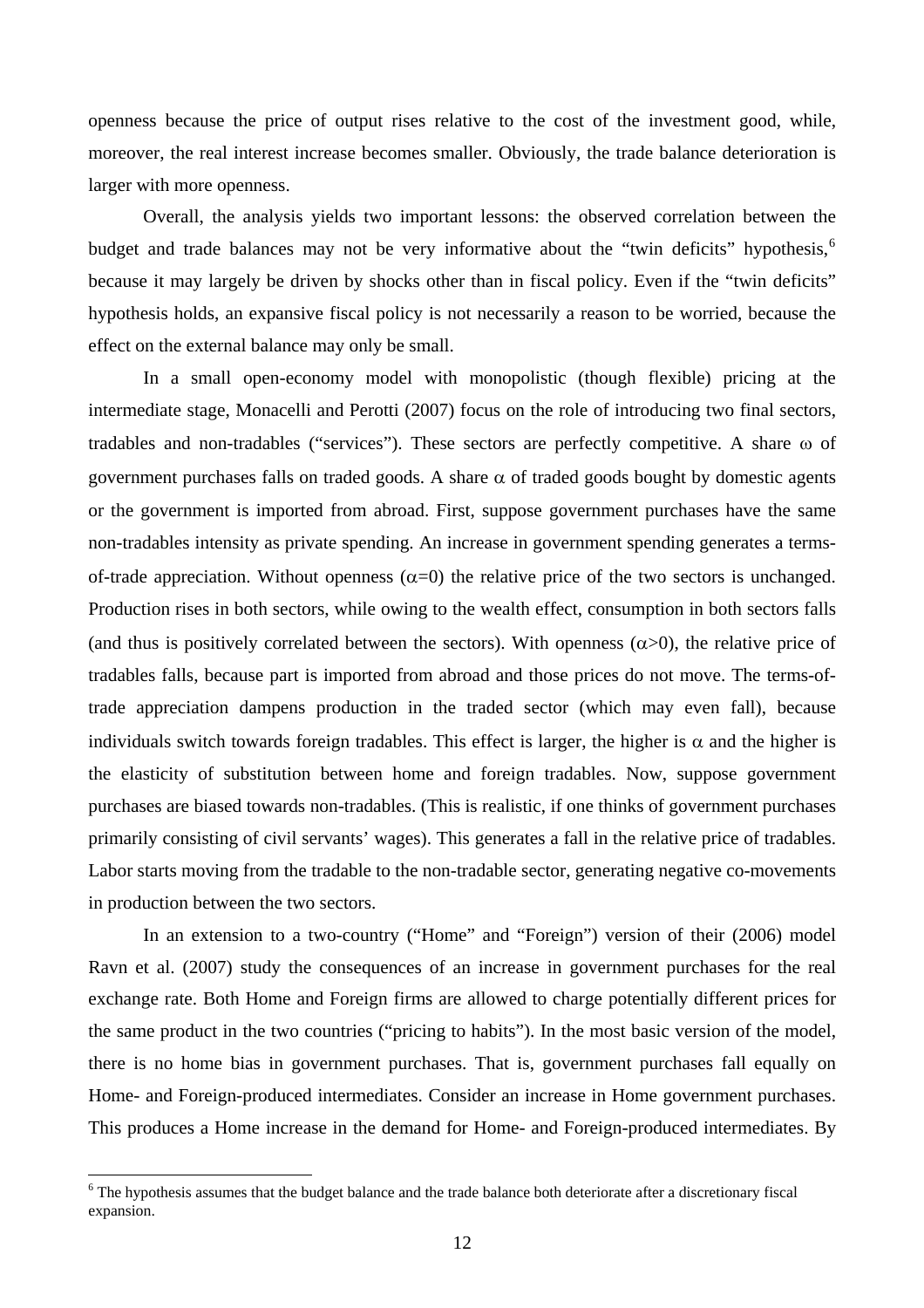the mechanism that was described above both Home and Foreign producers lower the mark-up on their sales in Home. Hence, the Home consumer price index (CPI) falls relative to the Foreign CPI, thereby producing a real exchange rate depreciation for Home.

Monacelli and Perotti (2006) set up a small-open economy model with monopolistic competition, nominal price rigidity and internationally complete asset markets. A government purchases increase raises output and produces the familiar negative wealth effect and, hence, lower private consumption and additional labour supply. As before, asset market completeness implies an appreciation of the real exchange rate. As regards to the trade balance, the decline in private consumption leads to an improvement, while the real exchange rate appreciation worsens it (an "expenditure switching effect"). If the elasticity of substitution between Home and Foreign goods is sufficiently high, the switching effect dominates and the trade balance worsens after the government purchases increase, and vice versa. These effects are stronger if the economy is more open. The authors also experiment with different types of monetary policy (CPI targeting, PPI targeting and a Taylor rule), but find no qualitative differences for the various cases.

In the same spirit as Monacelli and Perotti (2006), Müller (2006) studies government purchases shocks in a two-country model with monopolistic competition, Calvo (1983) price stickiness and a home bias in consumption. Government purchases are spent entirely on domestically produced goods. However, all goods are internationally traded. Assume internationally complete asset markets. Again, an increase in government purchases raises the relative price of home goods relative to foreign goods. Müller (2006) discusses in detail the three channels through which the trade balance effect operates. First, there is a "valuation channel": with domestic goods becoming more expensive relative to foreign goods, the value of exports rises, while that of imports falls. As in Monacelli and Perotti (2006), the fall in domestic consumption relative to foreign consumption as required by equation (1) exerts a positive effect on the trade balance. This effect is stronger the larger is the home bias in private spending and the higher is the inter-temporal elasticity of substitution, making it easier for individuals to substitute away from current consumption. Finally, the expenditure-switching effect is again stronger the larger is the intra-temporal degree of substitutability between domestic and foreign goods. The expenditure switching effect is also stronger the larger is the home bias. Overall, the trade balance effect is more likely to be positive if the intra-temporal elasticity of substitution is low relative to the intertemporal elasticity of substitution. Finally, the author finds that the monetary regime does not matter for the sign of the trade balance effect. However, it matters for the strength of the effect, with a more accommodating monetary policy dampening the effect on the trade balance.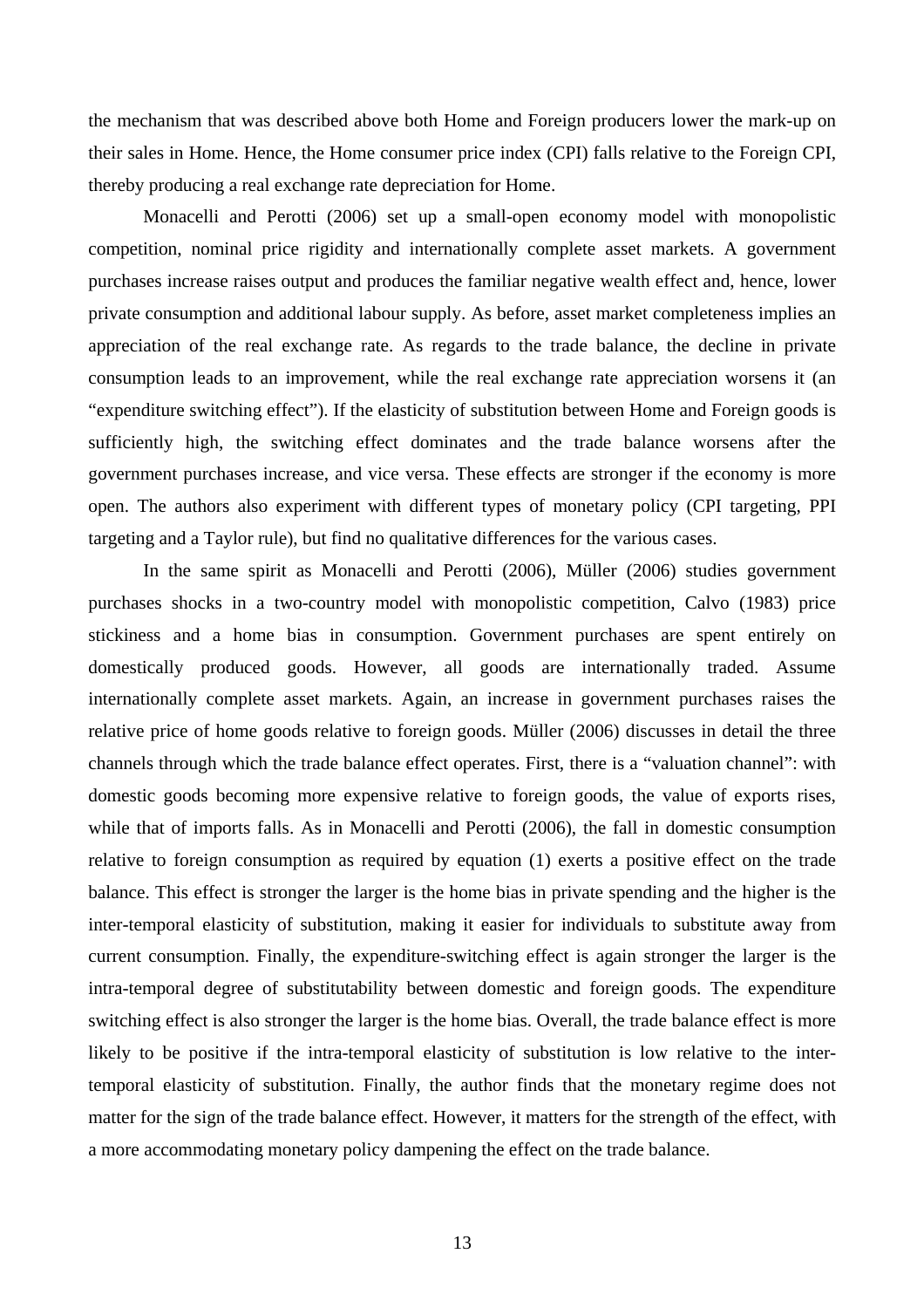Callegari (2007) extends the model with durable and non-durable goods and Ricardian and rule-of-thumb consumers to an open economy. He uses the framework to study the consequences of a variety of fiscal impulses: government purchases and tax shocks, both temporary and permanent. Of the tax shocks, he studies changes in both lump sum and distortionary taxes. As an example, consider a cut in lump-sum taxes. The wealth effect reduces the labor supply. Further, disposable income of the rule-of-thumb consumers rises, inducing them to buy more durables, which relaxes their borrowing constraint. Hence, overall the demand for goods and services rises relative to its supply and a trade deficit is generated. Importantly, the model also allows one to explore the consequences of financial liberalization (a relaxation of the collateral constraint) and shows that a lump-sum tax cut produces a higher trade deficit, the more liberalized the economy is.

#### **3. Empirical estimates of the consequences of discretionary fiscal expansions**

This section focuses on recent empirical literature that studies the effects of fiscal policy shocks on economic activity and other macro-economic variables. Before turning to a detailed discussion of this literature, it is useful to explain some concepts that are relevant for empirical analysis. In the absence of any "active" policy intervention, government spending and tax revenues automatically move with the economic cycle. Government transfers, such as unemployment benefits, increase as the economy slows down and unemployment rises, while at the same time tax revenues on labour, capital income and consumption fall. The opposite happens when the business cycle is improving. The *automatic* movements of the government budget as a result of the business cycle are referred to as the *cyclical component* of the budget. The *structural component* of the public budget (or the *fiscal stance*) is the component that is obtained when the cyclical component is subtracted from the actual fiscal budget. Also this structural component may be systematically linked to the economic cycle. For example, the government may systematically raise tax rates whenever activity rises above potential and reduce them whenever activity falls below potential. The structural component could also be systematically linked to other variables such as the stock of outstanding public debt or inflation. The systematic response of the structural component to economic activity or other macroeconomic variables will be referred to as the *endogenous* structural component. The other part of the structural budget is called the *exogenous* component. Examples are an increase in public spending to finance a war or a politically motivated extra transfer to the population prior to an election. The shocks to government purchases discussed in the previous section all refer to this *exogenous* structural component and in this section we are precisely interested in such exogenous shocks to net taxes and government purchases.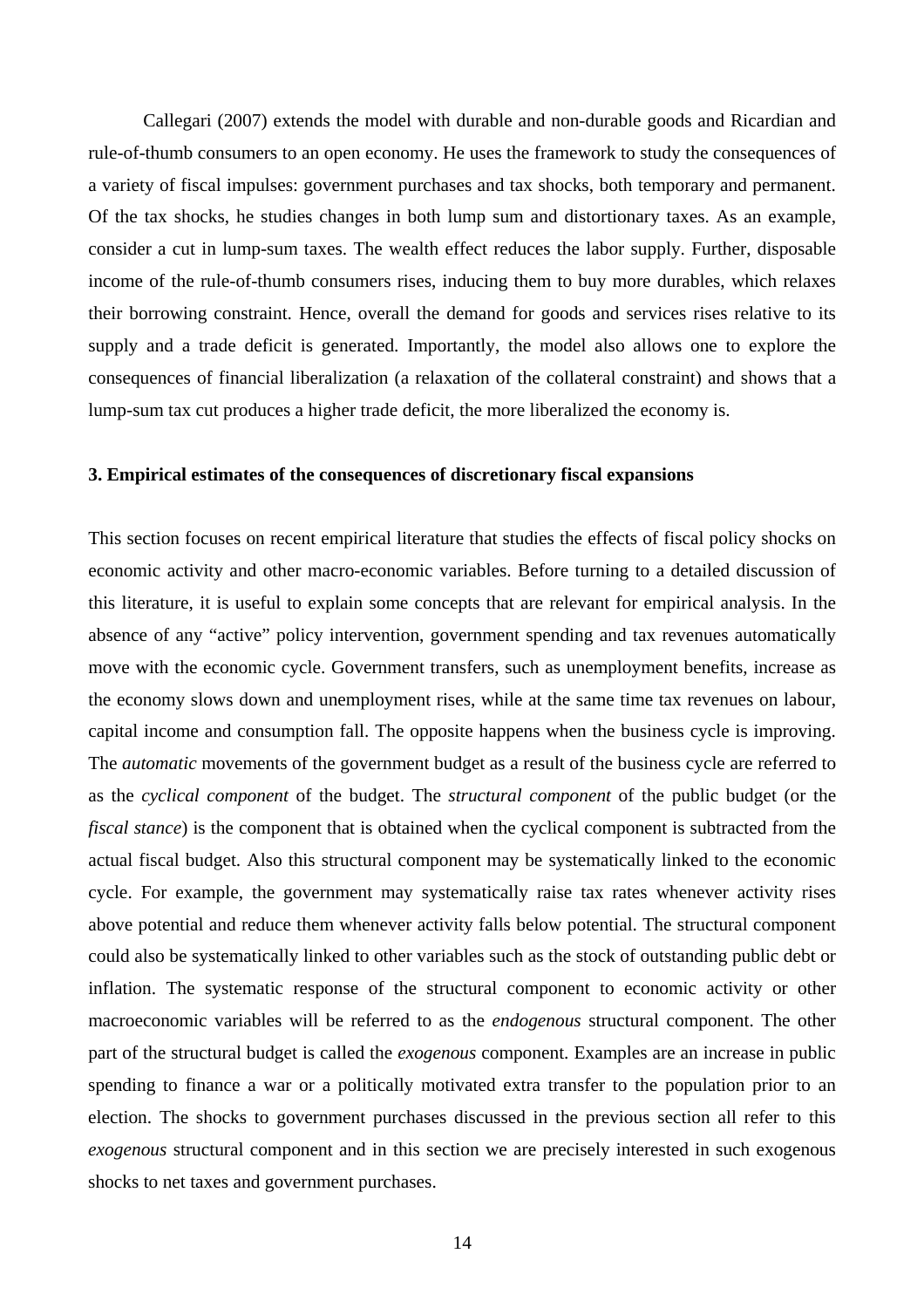The main problem in the empirical analysis is in identifying exogenous and unexpected events. The literature has followed two major approaches. One is to study the effects of specific events that can reasonably be assumed exogenous. The most obvious examples in this regard are military expenditures in response to war or the threat of a war. Importantly, the shock should then be dated the moment that the news about the war (threat) becomes available.

The other major approach is to set up a structural vector autoregression (SVAR) model and impose restrictions that identify the exogenous shock(s). An example is:

$$
A_0 Z_t = A(L) Z_{t-1} + e_t, \tag{2}
$$

where  $Z_t = [g_t, \tau, y_t]$  is the (3×1) vector of endogenous variables in period *t*, where  $g_t$  is government purchases,  $\tau_t$  is net taxes (taxes minus transfers; possibly cyclically adjusted) and  $y_t$  is GDP (all in natural logarithms).  $A_0$  is a  $(3\times3)$  matrix with structural parameters that describe the contemporaneous relationships among the endogenous variables. Finally,  $A(L)$  is a  $(3\times 3)$  matrix of polynomials in lag terms. Finally,  $e_t$  is a vector of structural shocks. Time trends (not shown) may also be included as additional independent variables in the system. The "trick" is to find the right restrictions, for example motivated by economic theory or institutional features, to identify the shocks. An identification scheme that it frequently employed is to assume that  $A_0$  is a lower triangular matrix with 1's on the diagonal. This amounts to assuming that, within a given period, government spending does not react to the other two variables, while net taxes and output are both allowed to react to government spending. Net taxes, in turn, are restricted not to react to output in the same period, while output is allowed to react to net taxes. This identification scheme may be motivated by the fact that in reality government spending is fixed in plans made before the period starts and that taxes only adjust in response to changes in government spending.

The other complication with the SVAR approach is that fiscal events may be anticipated before they actually take place and thus show up in the data. This may lead to changes in private sector behaviour before the event actually takes place. Because information about the moment of a policy announcement is usually not present in the data available to the econometrician, this may lead to wrong inference. As an example, take an increase in government purchases that is announced well in advance. Immediately after the announcement, the negative wealth effect induces a fall in consumption. After that consumption starts rising again. The econometrician might only pick up the rising part of the consumption path, inadvertently concluding that a government spending shock raises consumption.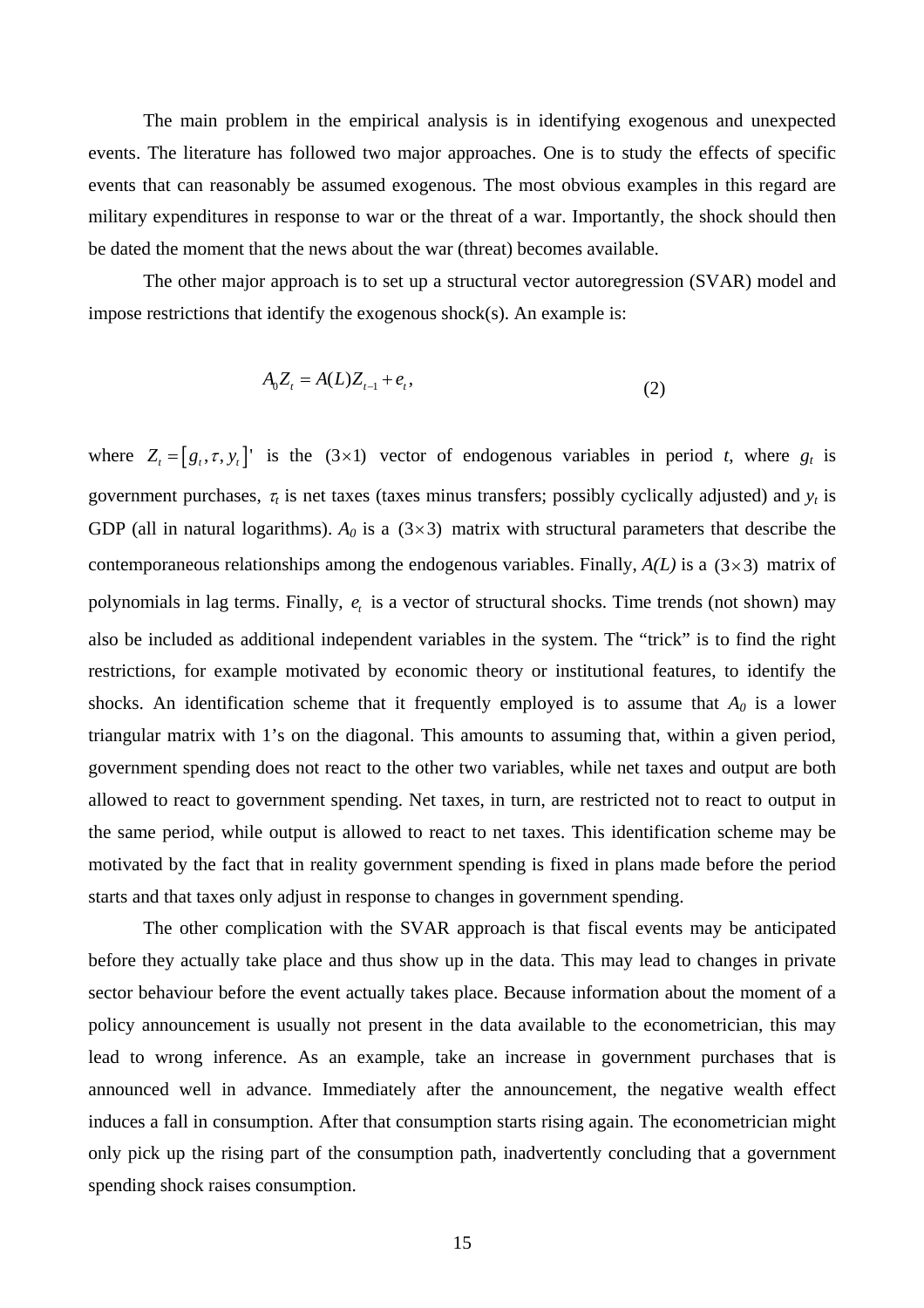### *3.1. Domestic effects of fiscal shocks*

This subsection discusses the literature that investigates the effects of fiscal impulses in closedeconomy empirical models. Hence, we explore the consequences of such impulses for economic activity, consumption, investment and monetary policy.

#### 3.1.1. Empirical analyses based on structural VARs.

One of the main contributions employing the SVAR approach is Blanchard and Perotti (2002), who apply it to study the effects of fiscal policy shocks in the U.S. after World War II. Their baseline model corresponds closely to (2). Their identification procedure assumes that government purchases do not contemporaneously react to output. This seems reasonable in view of the fact that they use quarterly data. Moreover, the procedure makes use of detailed institutional information about the tax system, as well as information on the elasticities of taxes and transfers to income. They find that an increase in government purchases affects economic activity positively with a multiplier that tends to be close to unity, while an increase in net taxes has the opposite effect. Further, an increase in government purchases boosts consumption, while both an increase in government purchases and a net tax increase exert a negative effect on investment. The effect of government purchases on consumption is consistent with some new-Keynesian models. In a variant the authors also take account of the possibility that the shocks may have been anticipated. However, this does not affect the results.

 In a closely related empirical analysis for the U.S., Fatas and Mihov (2001) largely confirm the findings of Blanchard and Perotti (2002). They also study the consequences of fiscal expansions for other macroeconomic variables. In particular, they find that an increase in government purchases leads to a rise in private GDP (GDP minus government purchases) suggesting a multiplier larger than unity, higher taxes (which peak with some lag), a higher short-run interest rate, and, somewhat surprisingly, a fall in the GDP deflator (which starts rising only long after the shock). Consumption rises, driven by higher consumption of durables, nondurables and services. Investment rises with some lag, driven by a short-lived increase in inventories and a lagged rise in residential investment. However, non-residential investment remains largely flat. Private employment also goes up and, in particular, manufacturing employment rises strongly. While manufacturing wages rise significantly, overall wages move only little. In a further check for "anticipation effects", the authors include forecasts of spending from the Economic Reports of the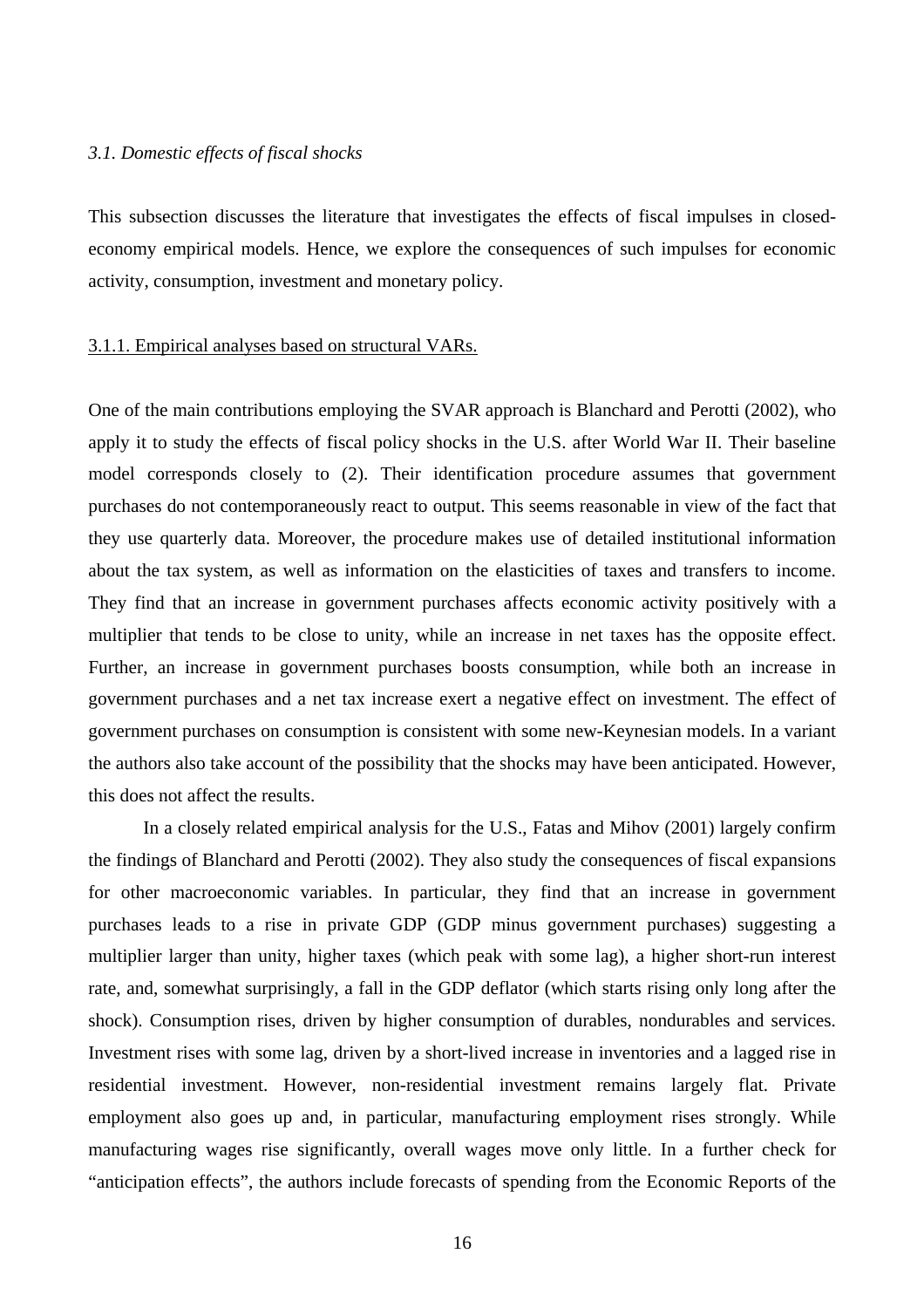President in their VAR. Qualitatively, the original results are not affected. Further, they explore response to shocks of the various components of government purchases (wage spending, non-wage spending and government investment). The main result is that in all cases consumption goes up and that this increase is most pronounced when government wage spending rises.

 In another closely related study, Mountford and Uhlig (2005) identify shocks by imposing theory-motivated signs on the responses to these shocks. They assume three fundamental independent shocks: a business cycle shock, a monetary policy shock and a fiscal shock. For example, they identify a business cycle shock by requiring that output, consumption, nonresidential investment and government revenue all move into the same direction for four quarters after the shock. The method allows in a natural way for anticipated policy changes. For example, if government purchases are announced to start increasing four quarters from now, then the system imposes them not to move until four quarters from now and be positive from then on for four quarters. The authors find that a surprise deficit-financed tax cut is the best fiscal policy to stimulate the economy. A deficit-financed spending shock has only a weak positive effect on activity. The response of consumption is small and is only significant on impact. The increase in government purchases crowds out both residential and non-residential investment. Although the government purchases shock stimulates activity, the negative effect of the higher taxes in the future more than offsets the benefit from higher spending in present value terms.

### 3.1.2. Analyses based on exogenous events.

The main problem with the SVAR based analyses is that they may have difficulty to pick up truly exogenous fiscal events. For example, the SVAR model may simply identify as shocks the actual money outlays resulting from a shock in the past.

Therefore, economists have been looking for major events that can be assumed exogenous and whose timing can be pinned down precisely. Ramey and Shapiro (1998) study the responses of the U.S. economy to large military buildups resulting from wars or war threats (the Korean War, the Vietnam War and the Carter-Reagan military buildup). These events can reasonably be considered exogenous to the economic model. Moreover, they occur rapidly and unexpectedly, so that they can be naturally modelled as shocks. Other advantages of looking at these episodes are that they are unlikely to affect the structure of the private sector because they are driven by foreign policy and that they allow to study differential sectoral effects because they are heavily concentrated in the manufacturing sector. The shocks are dated at  $1950Q3$  (Q = "quarter") for the Korean War, 1965Q1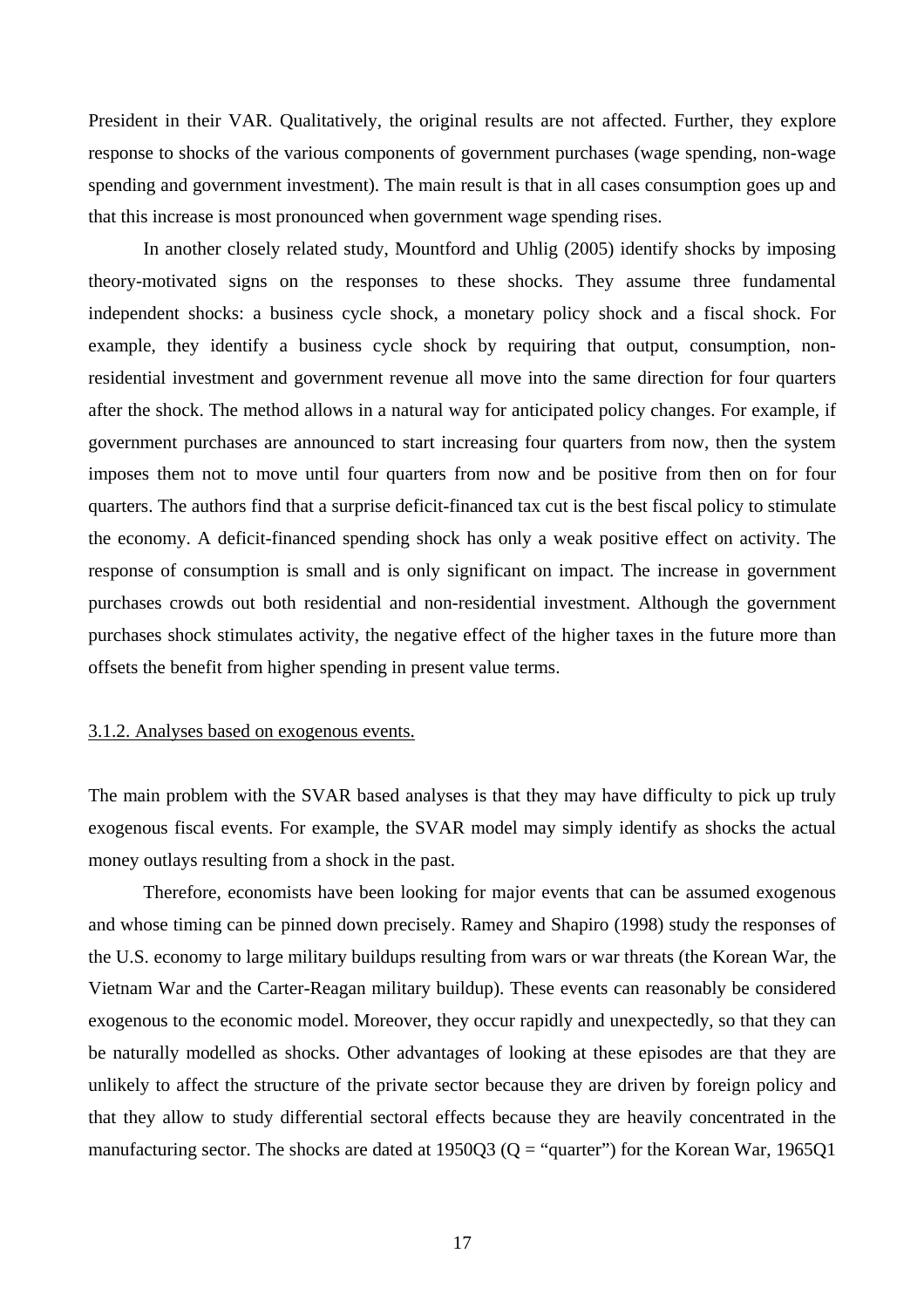for the Vietnam War and 1980Q1 for the Carter-Reagan build-up. Defining a dummy  $D_t$  that equals one on these dates (and zero otherwise), the authors estimate:

$$
x_{t} = a_{0} + a_{1}t + a_{2}(t \ge 1973Q2) + \sum_{i=1}^{8} b_{i}x_{t-i} + \sum_{i=1}^{8} c_{i}D_{t-i} + e_{t},
$$
\n(3)

where  $x_t$  is some variable of interest whose response to the shock one wants to measure. The regression includes a time trend that contains a break in 1973Q2. The impulse responses following a "Ramey-Shapiro event" show a strong increase in government defence purchases and quite a large fall in non-defence purchases. Total GDP increases by a maximum of about 3%, while private GDP initially rises and then falls to a significantly negative level. Durables consumption initially increases, followed by a fall to a minimum of about –10% relative to the initial level. Also residential investment exhibits a strong fall, while non-residential fixed investment strongly increases. Further, non-durables and services fall. These latter effects are consistent with what the "wealth effect" predicts. Manufacturing employment increases significantly, while overall employment in the business sector does not move.

 Edelberg et al. (1999) extend the Ramey and Shapiro (1998) dummy approach to a VAR that contains the various macroeconomic variables of interest in one system. By and large they obtain the same results as Ramey and Shapiro (1998), though there is now a positive effect on aggregate employment. Further, before and after tax real wages fall in a hump-shaped fashion. Edelberg et al. (1999) also do some robustness testing. Small perturbations to the dating of the dummies leave the results roughly unchanged. However, assigning dummies to arbitrary dates and re-estimating the model yields substantially different results, indicating that the Ramey-Shapiro episodes are indeed special. Burnside et al (2004), in turn, extend Edelberg et al. (1999) by introducing a separate dummy for each Ramey-Shapiro episode allowing for different responses to the different dummies. The motivation for this extension is that the magnitudes of the episodes were different, while moreover the financing of the additional defence outlays was different across the episodes. The results remain roughly unchanged. Further, aggregate investment (not studied by Edelberg et al, 1999) rises significantly upon impact, after which it quickly falls to zero.

The contribution that likely yields the most reliable results up to now is Romer and Romer (2007). Their approach has some similarity to the "event approach" pioneered by Ramey and Shapiro (1998) in that they search for direct observations of exogenous fiscal events, rather than trying to identify exogenous fiscal shocks from a structural VAR. They go back to official documents such as the Economic Report of the President to construct a series of legislated tax changes and their revenue effects. This way they disentangle revenue changes as a result of changes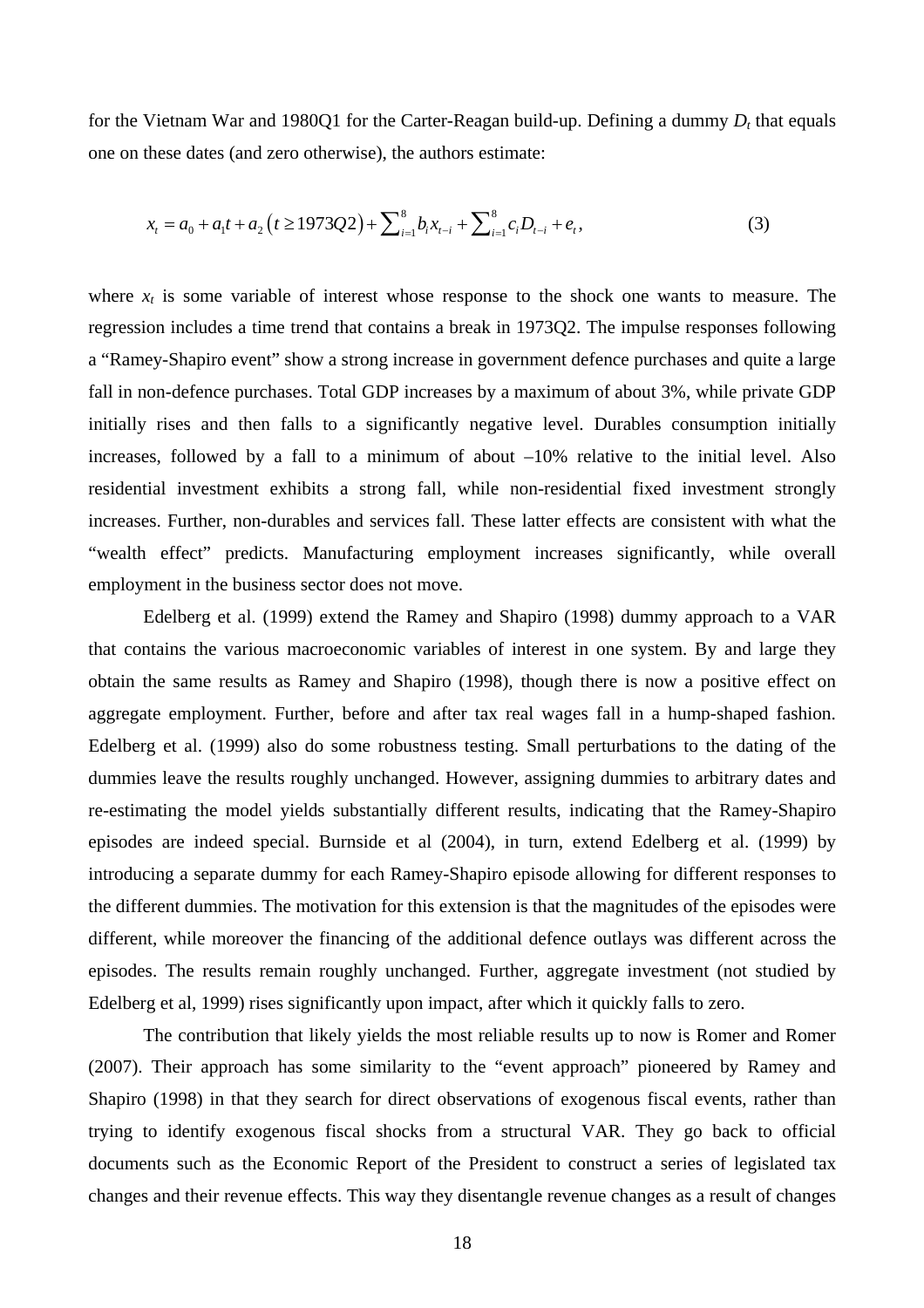in legislation from revenue changes occurring for other reasons. Legislated tax changes can be separated further into measures to counteract other influences on the economy (such as negative demand shocks leading to a fall in the output gap; mostly mid-1960s – mid-1970s); to pay for increases in government spending (mostly in 1950s - 1970s); to address inherited changes in the budget deficit (mostly late 1970s - early 1990s); and to promote long-run growth (measures employed throughout the period after World War II). Only the latter two types of measures can be reasonably assumed exogenous, because they are not motivated by current or projected economic conditions. Hence, their effects are the most interesting.

The authors use quarterly data for the post-war period and assign changes in legislation to the quarter when the associated changes in tax payments actually take place (which may be a series of several consecutive quarters). The basic regression is

$$
\Delta \ln Y_t = a + \sum_{i=0}^{12} b_i \Delta T_{t-i} + e_t, \qquad (4)
$$

where the left hand side is the growth rate of real GDP and Δ*T* is the exogenous tax revenue change as a percent of nominal GDP. The authors find that a permanent one-percent of GDP exogenous increase in tax revenues produces a maximum fall of GDP of 3% (after 10 quarters). If one instead uses cyclically adjusted tax revenues for  $\Delta T$ , the estimated maximum effect on output is a (still significant) decline of only 1.1%. Hence, the potential presence of endogenous policy-induced changes and nonpolicy effects in traditional measures of tax changes leads to an underestimation of the effect of exogenous tax changes on output. Also, using the series of *all* legislated tax changes for Δ*T* produces a much weaker effect on output (a maximum (significant) fall of 1.3%). The authors also do a number of robustness checks, including additional controls (lagged GDP growth to check for hidden motivation, monetary policy shocks and government spending) and taking account of potential expectations effects by adding to (4) the present value of the legislated tax changes in a given bill which is then assigned to the quarter in which it is passed. None of these changes affect the estimates of the effects of Δ*T* on output. A sample split at the end of 1980, however, shows that the estimated effect on output falls from 3.9% in the first sub-sample to 2.3% in the second subsample. This is consistent with the hypothesis that the enhanced role of financial markets has reduced the dependence of consumption on disposable income.

The authors also explore why output shows little tendency to return to zero at longer horizons. If tax changes only have supply-side effects, there is no reason for inflation or unemployment to change after the tax change (assuming the natural unemployment level is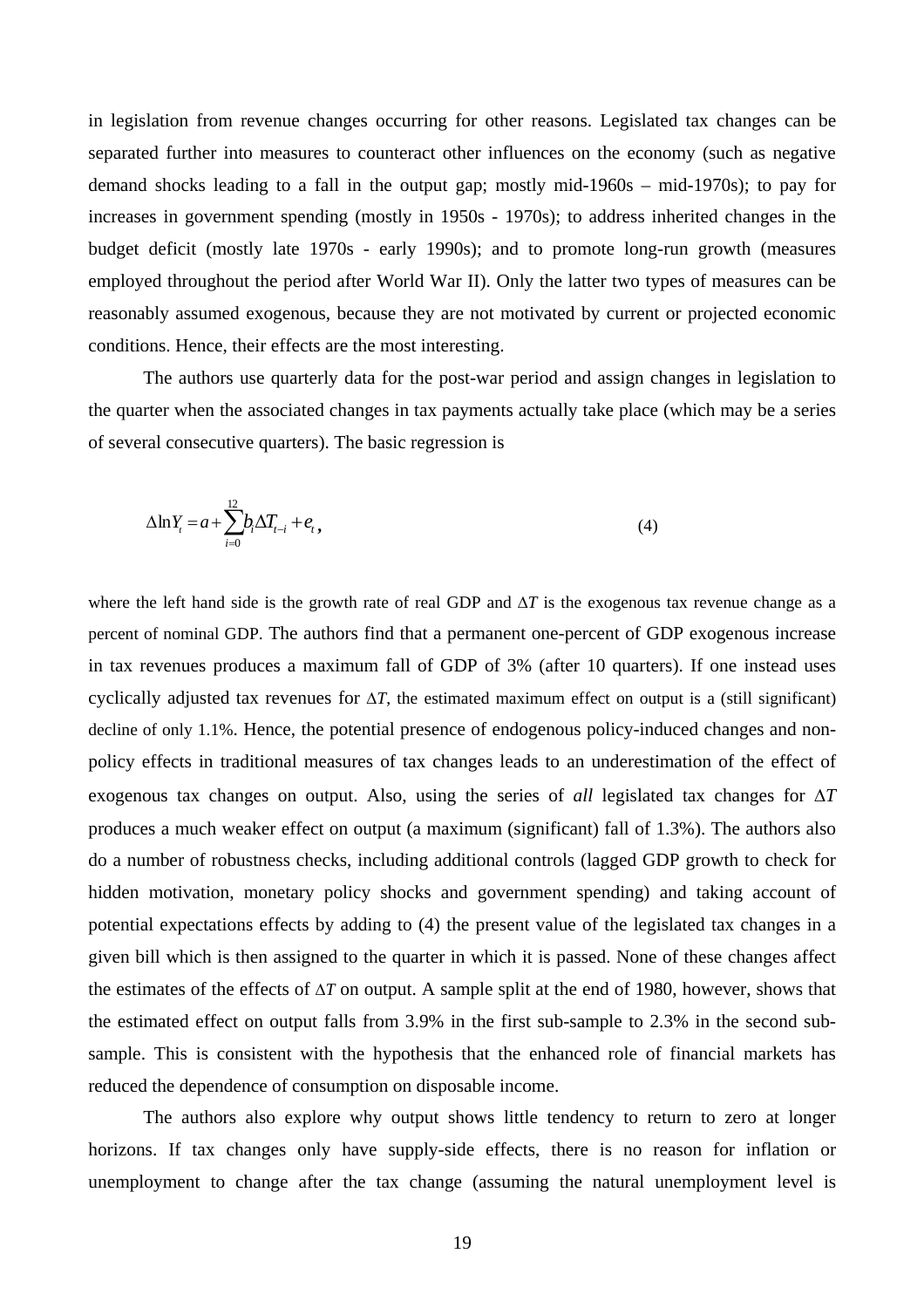unaltered). If the return to zero of output occurs only very slowly, one would expect unemployment to increase and inflation to fall after the tax shock. The evidence is consistent with the latter hypothesis.

Finally, the authors investigate how exogenous tax increases affect the components of GDP. Consumption falls by a maximum of 2.6%, while investment falls by a maximum of almost 13%. The negative effect on investment is consistent with investment depending strongly on cash flow and overall economic conditions. Further, splitting consumption into non-durables, services and durables, all three components exhibit a significant fall following the tax increase. However, by far the largest fall is found in durables consumption. Further, all components of investment (inventories, residential and non-residential) exhibit strong falls after the tax rise.

Perotti (2007) compares the dummy variable (event) approach with the SVAR approach and tries to explain why the two approaches tend to yield different results regarding the effects of government purchases on consumption and real wages. He criticises Ramey and Shapiro (1998) for imposing the same dynamics on all Ramey-Shapiro episodes. Further, he criticises the VAR-based extensions of Ramey and Shapiro (1998) for introducing lags of the Ramey-Shapiro dummies into the equations other than those for government spending and taxes, thereby imposing that the residuals of those other equations are zero at all these lags. Hence, the effect of other potential exogenous events at these lags is excluded. It would be more appropriate to include only lag zero of the dummies in the equations for the non-fiscal variables. Then, after the impact, the behaviour of the non-fiscal variables is explained by their normal dynamics after a deviation from normal of a fiscal variable. Indeed, following this approach (and allowing for a specific dummy with specific responses for each episode), the Ramey-Shapiro episodes produce consumption and real wage increases, in line with the SVAR approach. A final criticism of Perotti (2007) on the dummy variable approach is that immediately after the news about the event the entire fiscal path is foreseen by the private sector, which is obviously a strong assumption.

### *3.2. Implications of fiscal expansions in open economies*

Most of the empirical work regarding the effects of fiscal expansions is based on U.S. data. However, the U.S. is a relatively closed economy, at least it is more closed than most other OECD economies, in particular also Sweden, the country that we are most interested in. Openness may influence the effectiveness of a fiscal expansion for domestic activity and other variables relevant for internal balance, for example, if part of the expansion leaks abroad in the form of higher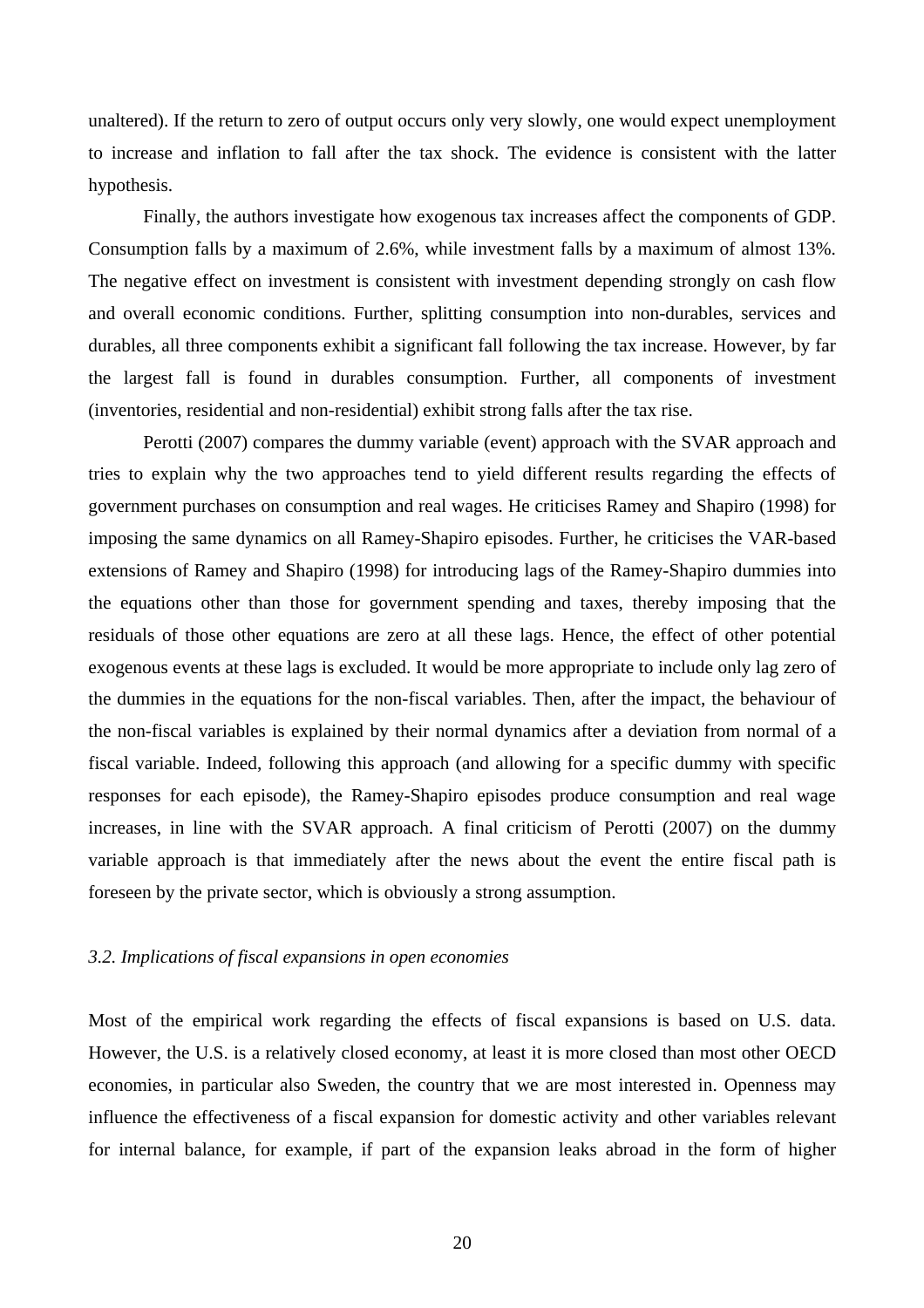imports. Of course, we are also interested in the consequences of fiscal expansions for specific "open economy variables" such as the exchange rate, the terms-of-trade and the trade balance.

Below we first discuss some of the findings of the relevant literature. This is followed by some estimates of our own for the EU.

### 3.2.1. Fiscal expansions in the open economy

A large part of the empirical literature focuses again on the U.S. and is concerned with the twin deficits hypothesis. There are also a number of contributions exploring how fiscal expansions influence the external sector in other OECD countries or in the EU.

Kim and Roubini (2004) demonstrate the importance of controlling for the business cycle when investigating the twin deficit hypothesis. Doing so in the context of a VAR model for the U.S., they find that an increase in the budget deficit actually produces a real exchange rate *depreciation* and a short-run *improvement* of the current account, regardless of whether the budgetary expansion is caused by an increase in public spending or a reduction in taxes. This contrasts with much of the conventional wisdom. The authors' explanation for the failure of the twin deficits hypothesis is that, first, the fiscal expansion raises private saving, as should happen under the assumption that consumers foresee that a current fiscal expansion has to met with higher taxes in the future. Moreover, the fiscal expansion raises the interest rate, which depresses private investment. The sum of these two effects more than offsets the effect of the initial deterioration of the public budget on the external balance. Obviously, if one were to do the same analysis on small open economies, one would expect the interest rate effect to be smaller and the twin deficits hypothesis would be more likely to hold, ceteris paribus. In the spirit of Kim and Roubini (2004), Müller (2006) also estimates a quarterly VAR for the U.S. and also finds that net exports rise.

Monacelli and Perotti (2006) and Ravn et al. (2007) estimate impulse responses to an increase in government purchases for Australia, Canada, the U.K. and the U.S. (using quarterly data). The estimations by the former are on a country-by-country basis, while the latter use a panel VAR. The sample periods are roughly the same. Both studies find that an increase in government purchases produces output and consumption increases and trade balance deterioration. Again, surprising in view of common wisdom, the shock also produces real exchange rate *depreciation*.

Based on an SVAR for the U.S. over the period 1954Q1 – 2006Q2, Monacelli and Perotti (2007) demonstrate that an increase in government spending produces an increase in GDP with a maximum multiplier of roughly two. Further, the terms of trade appreciate, the price of traded goods falls relative to the price of non-traded goods (proxied by a fall of the price of goods relative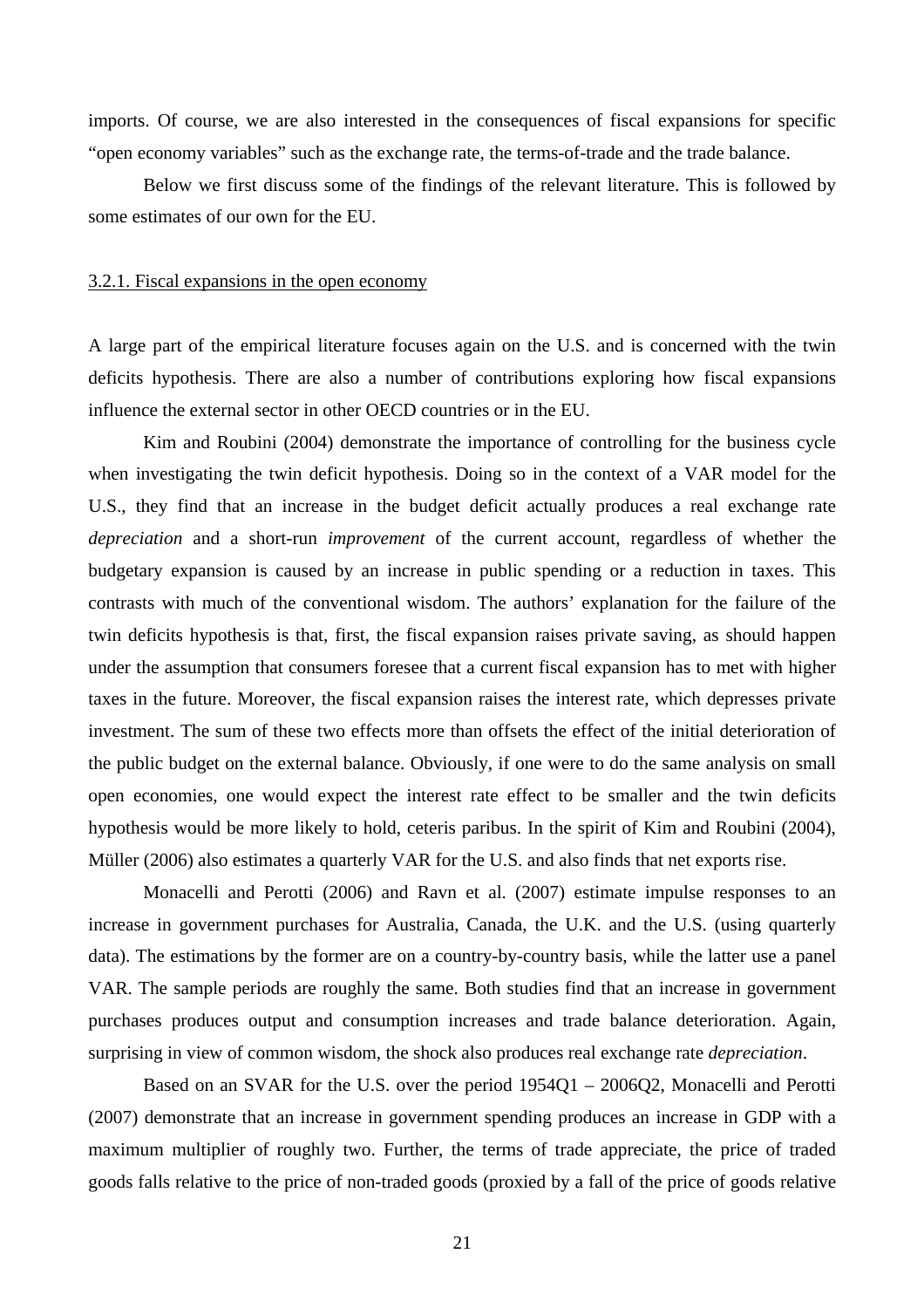to that of services) and, finally, the manufacturing and services both move up in terms of both consumption and production.

For a large set of OECD countries over the period 1960-1995, Lane and Perotti (1998) regress the trade balance, exports and imports as shares of GDP directly on movements in different components of the public budget (government wage consumption, government non-wage consumption and cyclically-adjusted labor taxes). They find that the composition of a change in fiscal policy and the exchange rate regime (which is interacted with the independent variables) matter for the effects on the external account. In particular, higher wage government consumption produces a fall in exports and a deterioration of the trade balance, especially under flexible exchange rates. Imports are also negatively affected, or unaffected, depending on the regression specification. On the basis of their results, Lane and Perotti (1998) argue in favor of reduction in government wage consumption, possibly in combination with devaluation, to improve the external account.

In a related analysis, using a panel of OECD countries over the period 1964-1993, Lane and Perotti (2003) explore the role of two transmission channels of fiscal expansions in the open economy. One is the "cost channel". Higher wage government spending boosts real product wages and depresses profitability in the tradables sector. The effects are significantly larger under flexible exchange rates, i.e. when the "exchange rate channel" is operative. Non-wage government spending has only a small effect on the traded sector, while also the effects of tax policy are weaker. The general conclusion is that the composition of a fiscal expansion is important for its impact on the traded sector.

Giuliodori and Beetsma (2005) set up VAR models for Germany, France and Italy that include aggregate or bilateral imports from other EU countries, along with fiscal and other macroeconomic variables. The effects of fiscal expansions on aggregate imports are significantly positive in half of the cases, while they are positive on bilateral imports in quite a large number of cases.

#### 3.2.2. Some estimates for the EU

Based on Beetsma et al. (2007), I discuss the effects of an increase in government purchases on domestic activity and the external balance for a sample (and sub-samples) of 14 EU countries over the period 1970-2004. The countries are Austria, Belgium, Denmark, Finland, France, Ireland, Italy, Germany, Greece, the Netherlands, Portugal, Spain, Sweden and the U.K. I use data from the OECD Economic Outlook and Main Economic Indicators.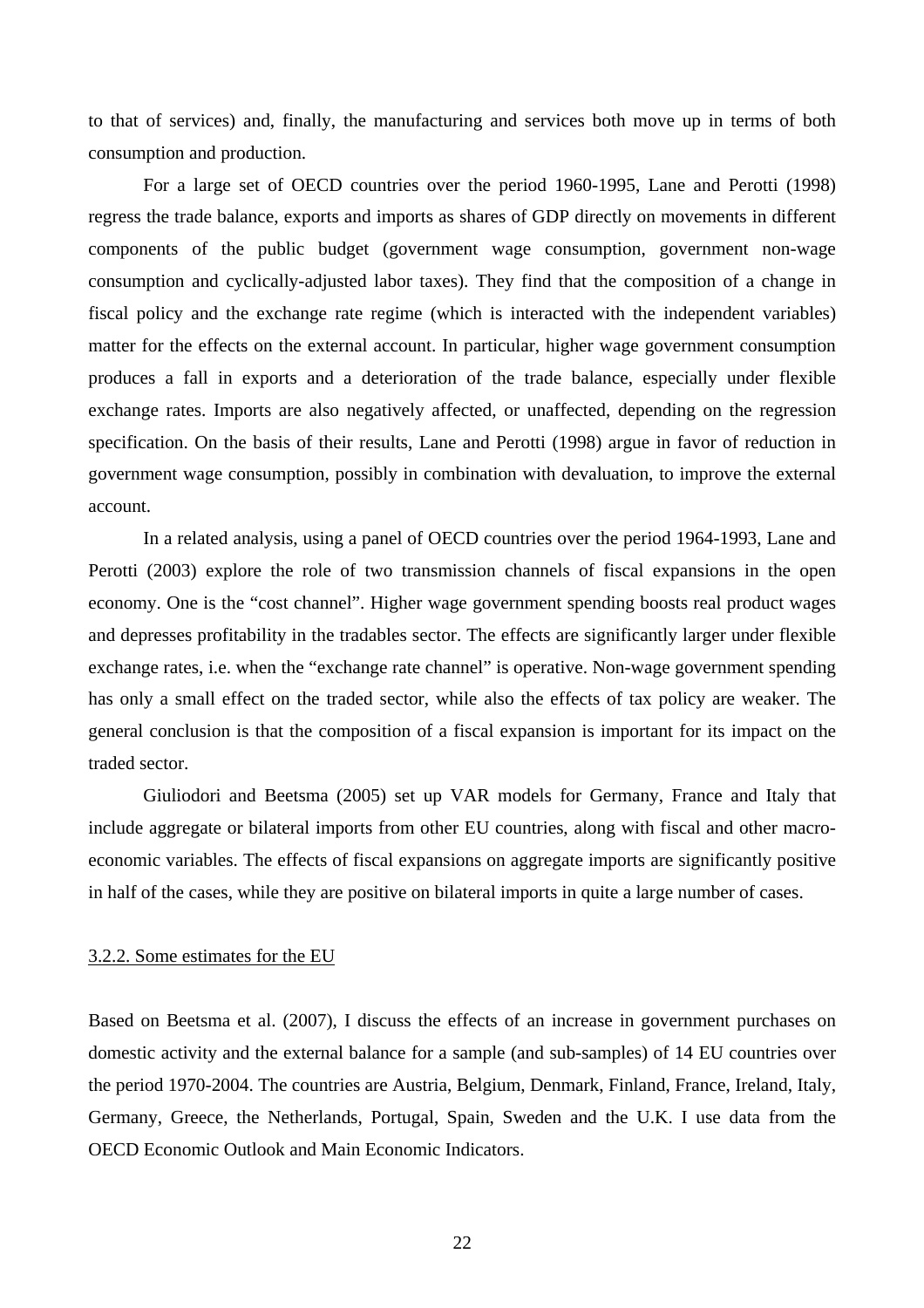In contrast to most of the literature I use annual data instead of quarterly data for the VAR. This has a number of advantages. First, the shocks we identify with annual data may be closer to the actual shocks, because (substantial) fiscal revisions would not usually take place at the quarterly frequency. Also, anticipation effects should be less relevant, because the identified shocks are more likely to be truly unanticipated. After all, a given shock is less likely to be anticipated one year before it actually takes place than one quarter before it actually takes place. Further, there is less need to be concerned with the details of the institutional setting. For example, if tax revenues are systematically larger in one quarter than in another quarter (this is, in particular, the case for corporate tax revenues), then a model based on quarterly data should take this feature into account. Also, with quarterly data, it is more likely that spending decisions take place in a quarter different from that when the actual outlays are done. This raises the chance that the identified shocks are wrongly dated. Finally, with annual data potential seasonality effects are absent from the data.

The main drawback of an annual VAR is that the identifying assumptions become stronger. In particular, I assume that government spending does not contemporaneously react to output or net tax shocks. Obviously, this assumption is stronger with annual than with quarterly data. One may motivate this assumption by referring to the fact that spending plans are usually determined before the new fiscal year starts. Nevertheless, there are indirect ways of testing this assumption and the conclusion is that it is reasonable.

The second drawback of using annual data is that there are fewer observations available.<sup>[7](#page-22-0)</sup> Hence, to obtain more precise estimates, I estimate the VAR model in panel format. Obviously, the new disadvantage is that one needs to impose cross-country homogeneity on the relationships among the variables. However, I eliminate at least part of the potential heterogeneity by including country-fixed effects and country-specific time trends. I also include time-fixed effects to eliminate any cross-country contemporaneous residual correlation. Given that the EU-14 countries share many similarities, there may not be too much heterogeneity left. Nevertheless, I will also investigate whether the effects of an increase in government purchases depend the degree of openness.

The vector of endogenous variables in my VAR is [*g, nt, x, y, m, reer*]′, where *g* is government purchases, *nt* is cyclically-adjusted net taxes (with country-specific cyclical adjustment), *x* is exports, *y* is output, *m* is imports (all real and in natural logarithms with *y* and *nt* deflated by the GDP deflator and *g*, *x* and *m* deflated by their own deflators) and *reer* is the natural log of the real effective exchange rate (based on relative CPIs). (An increase in *reer* implies a real

<span id="page-22-0"></span> $<sup>7</sup>$  However, even if I wanted to use quarterly data, this would not be possible for the country sample under</sup> consideration. Truly quarterly data (i.e., non-interpolated data) are only available for a limited number of countries.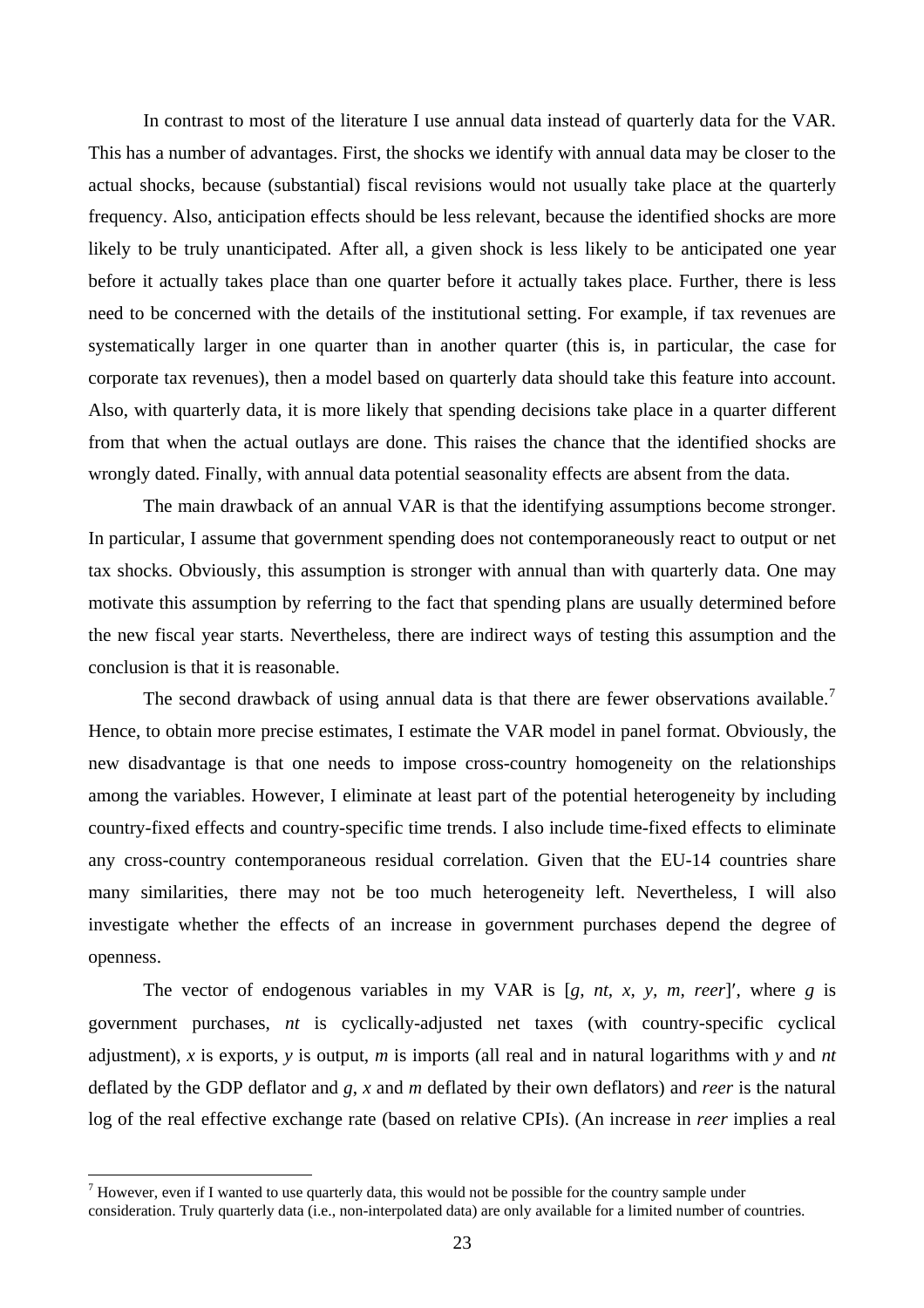domestic depreciation.)<sup>[8](#page-23-0)</sup> Ignoring the fixed effects and the trends, the VAR obeys the format  $(2)$ , where  $A_0$  is a lower-triangular matrix. Hence, I assume that *g* is not contemporaneously affected by the variables ordered below it. Variable *nt* is allowed to be contemporaneously affected by *g*, but not by the other variables. Etcetera. Details on the motivation for this identification are found in Beetsma et al. (2007).

Figure 3 depicts the impulse responses to a one-percent of GDP increase in government purchases.<sup>[9](#page-23-1)</sup> On impact GDP rises by 1.2%, while it peaks at 1.6% after one year. This suggests a substantial multiplier of government purchases. However, one should realise that most countries in the sample feature only limited exchange rate flexibility against their main trading partners. Consistent with the Mundell-Fleming model, a fiscal expansion would then stimulate the economy in the short run. Somewhat surprisingly, (cyclically-adjusted) net taxes fall on impact. However, unadjusted net taxes (not reported here) increase on impact. Exports fall, a result that is not too surprising if it falls mainly on government wage consumption and in view of the findings of Lane and Perotti (1998, 2003). There is a substantial increase in imports, consistent with the increase in income being partly spent on foreign products. Finally, the real exchange rate appreciates,  $10$ although this happens with some delay.

Based on the responses of the other variables, we construct responses for the primary budget and the trade balance as shares of GDP (see also Figure 3 – for the details of construction, see Beetsma et al., 2007). Exports and imports both contribute to a fall in the trade balance, which amounts to 0.5% of GDP on impact and reaches a minimum of -0.8% of GDP after two years. The public budget falls by 0.7% on impact. While the latter shows a U-shaped time pattern, the trade balance returns in a monotonic fashion to its steady state. Overall, these results are consistent with the "twin deficit hypothesis".

I also split our sample into groups of "open" and "closed" economies and re-estimate the baseline model for each of the two groups. The degree of openness is probably the most important dimension along which our sample countries differ and the relevance of this dimension is emphasised in a number of theoretical contributions that we discussed earlier. I classify as "open" ("closed") those countries for which the ratio of exports plus imports over GDP has on average over time been in the upper (lower) half of the sample. The open economies are Austria, Belgium,

<span id="page-23-0"></span><sup>&</sup>lt;sup>8</sup> Of each variable I include two lags, which is enough to get rid of any autocorrelation in the residuals. However, the results are insensitive to the exact lag length.

<span id="page-23-1"></span><sup>&</sup>lt;sup>9</sup> Statistical "significance" will always be based on the 10% confidence level.

<span id="page-23-2"></span><sup>&</sup>lt;sup>10</sup> This finding is in line with what Clarida and Prendergast (1999) find for the G3 countries, but it contrasts with Monacelli and Perotti (2006) and Ravn et al. (2007) discussed above. However, they use a sample with different countries and data frequency. Moreover, there are differences in the details of the specification. In particular, some experimentation suggests that the absence of time effects is quite important for the Ravn et al. (2007) sample, at least when it is estimated on annual data.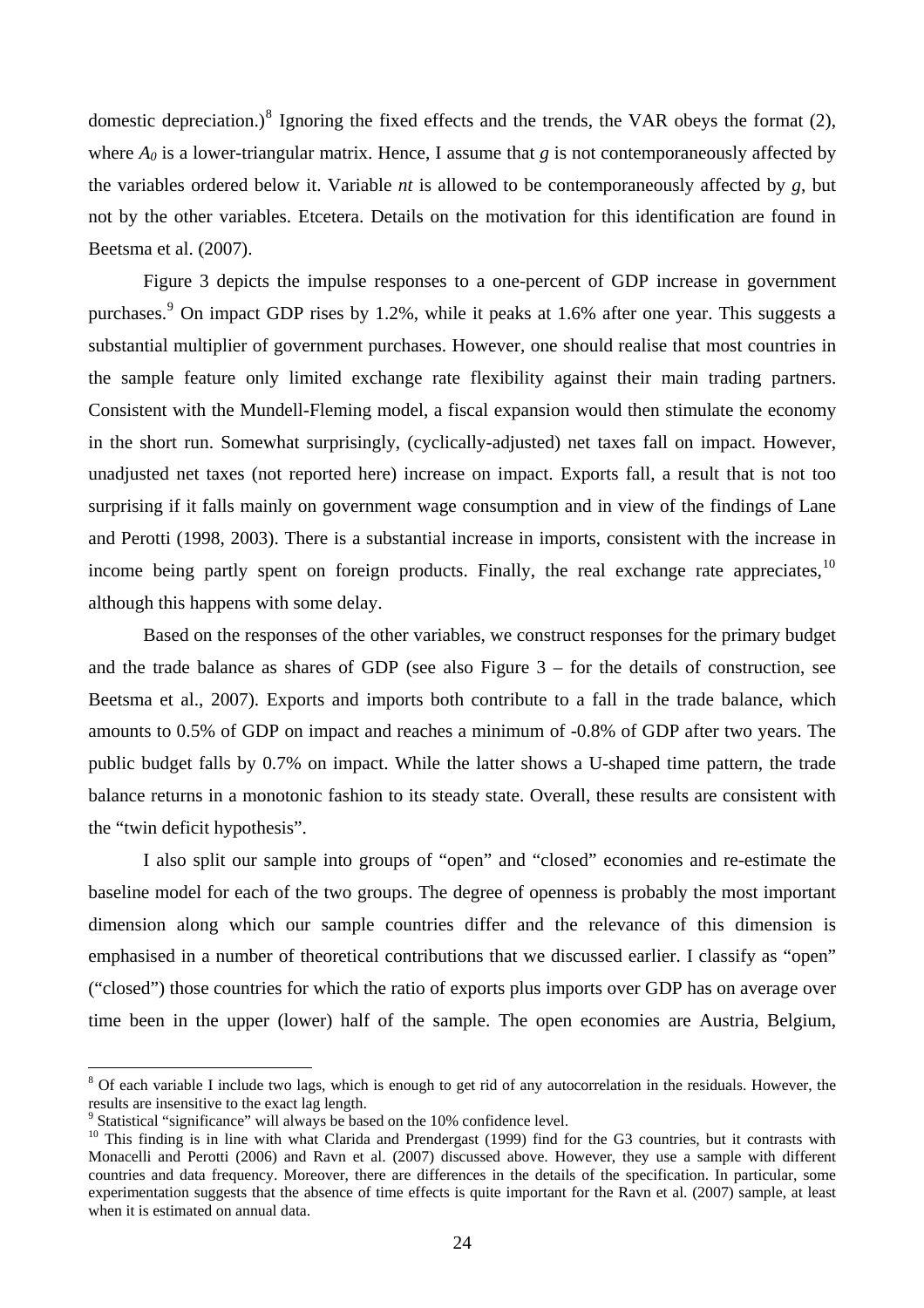Denmark, Ireland, The Netherlands, Portugal and Sweden. Figures 4.1 and 4.2 depict the impulses responses to a 1% of GDP government purchases shock for our two groups of countries.

Consistent with the hypothesis that less of the fiscal stimulus in closed economies leaks abroad, the output response for this group is much larger for the closed economies (on impact, 1.43 against 0.83). Hence, for the closed economies the spending multiplier does not even exceed unity! Owing to the different output responses, one cannot directly compare the responses of imports and exports for the two groups. Therefore, I compare "normalized" responses obtained by dividing the effects on imports by those on output. Perhaps surprisingly, the normalized import response of the closed economies is larger than that of the open economies (on impact, 0.72 versus 0.49). However, the normalized export responses are much smaller (in absolute value) for the closed than for the open economies (on impact, -0.41 versus -0.99). This is in line with the larger deterioration of the trade balance (over the first three years) for the open than for the closed economies. Further, as far as the public budget is concerned, for the closed economies the impact deficit is smaller and vanishes within a year. For the open countries, the response is U-shaped and the deficit takes a couple of years to vanish.

### *3.3. Further empirical contributions*

#### 3.3.1. Expansionary fiscal contractions

A number of articles have focussed on the consequences of large fiscal contractions mostly resulting from severe economic and/or fiscal crises. In these circumstances, a change in fiscal policy may have different effects than during "normal" circumstances. The original idea is due to Giavazzi and Pagano (1990), who found that the large consolidations in Denmark and Ireland in the 1980s were followed by strong positive effects on consumption. The hypothesis has subsequently been tested in a large number of contributions (e.g. Alesina and Perotti, 1986). The rationale behind an "expansionary fiscal contraction" is that it shifts government spending to a structurally lower level that can be supported by a structurally lower level of tax payments. If the contraction is credible, this will boost consumption because of a positive expected wealth effect. In addition, confidence in the economy and the policy makers might increase, which could contribute further to the consumption revival. In a panel data analysis for a large group of OECD countries, Perotti (1999) shows that initial fiscal conditions are an important determinant of the effects of fiscal expansions; at low debt or deficit levels, an increase in government spending works out expansionary, while the opposite is true if the initial fiscal conditions are higly unfavourable.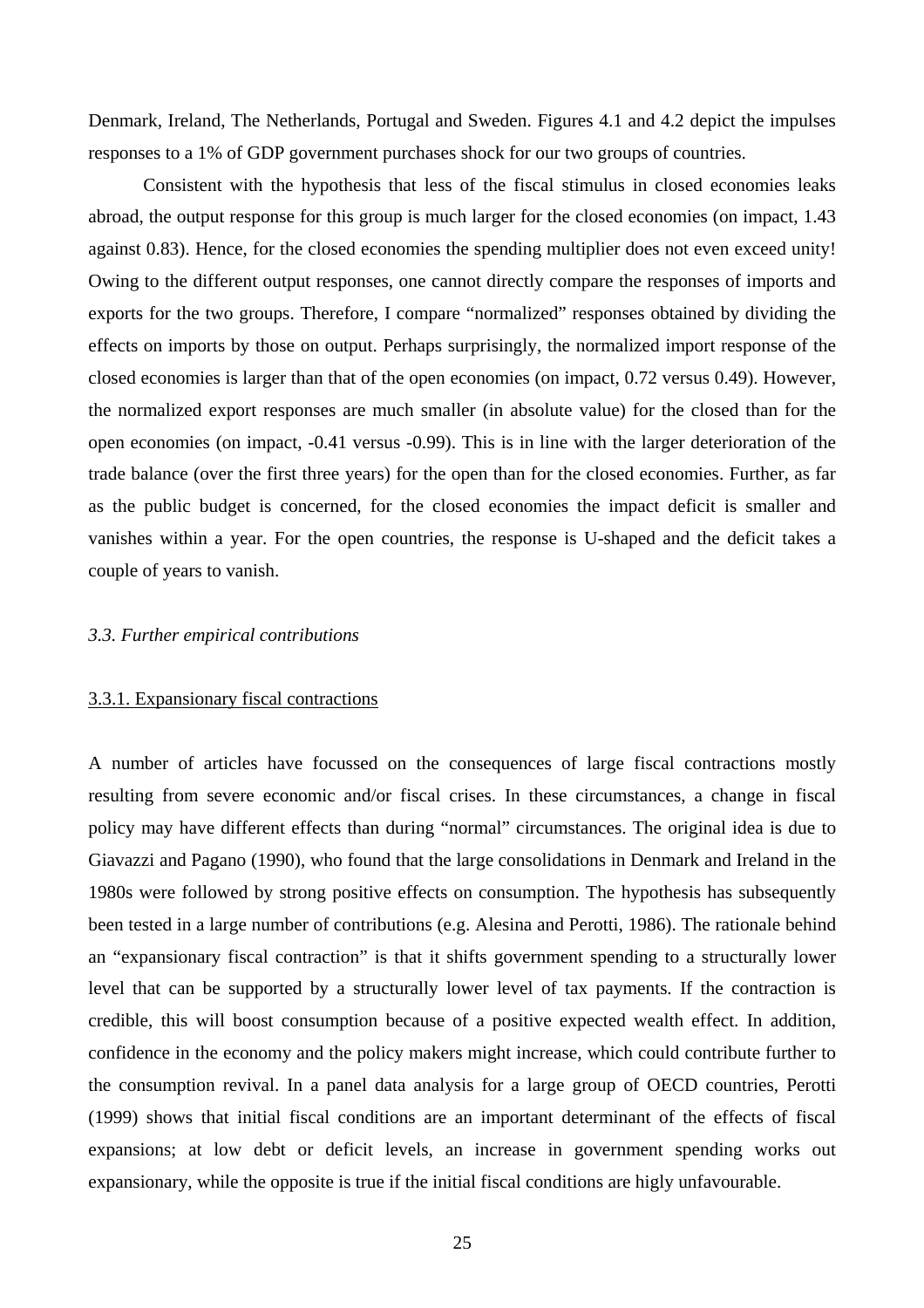### 3.3.2. Monetary and fiscal interactions

Favero (2003) estimates semi-annual country-specific VARs for Germany, Italy, France and Spain. The VARs contain a detailed description of the behavior of the monetary and authorities. In particular, Favero (2003) includes a Phillipscurve, an aggregate demand curve (directly linked to lagged policy instruments), a Taylor-type of interest rate rule that also includes for the other countries the German interest rate (as an exogenous variable) to take account of German monetary leadership during the EMS, an equation describing the average cost of debt, equations for government spending and taxes both made a function of the debt-GDP ratio and the average cost of debt and, finally, a debt dynamics identity. Not surprisingly, Favero finds that inflation is highly persistent, while the output gap tends to exert a positive effect on inflation. Also output gaps are highly persistent, with higher taxes exerting a negative effect in three cases and higher government spending exerting a positive effect on the output gap in one case. Interest rates are highly persistent as well, with the German interest rate only reacting to the output gap and the other countries' interest rate primarily reacting to the German interest rate. Fiscal policy is tightened when debt interest payments increase.

Favero (2003) also simulates the model over the sample period setting to zero all (estimated) policy shocks. Such an exercise shows how the economies would have developed when the authorities would never have deviated from their policy rules. It is found that close to entry into the Euro-zone actual fiscal policies were more disciplined than in the absence of policy interventions. Finally, the author also tests whether the coefficients of the other policy variables in the output gap equation change when one policy variable is dropped. He finds that dropping monetary policy drives the estimates of the fiscal coefficients towards zero, and vice versa, indicating that it is important to *jointly* model monetary and fiscal policies.

#### 3.3.3. Public debt and long-term solvency restrictions

Claeys (2007) critizes the VAR-based contributions discussed above for not taking account of the intertemporal government budget constraint. There are two approaches in this regard. Favero and Giavazzi (2007) include debt into the standard VAR, thereby taking account of the potential responses of spending and taxation to the level of the public debt. They claim that ignoring the role of debt has non-negligible consequences for the results. Claeys (2007) follows a different approach and directly incorporates the intertemporal budget constraint into the empirical model. The implied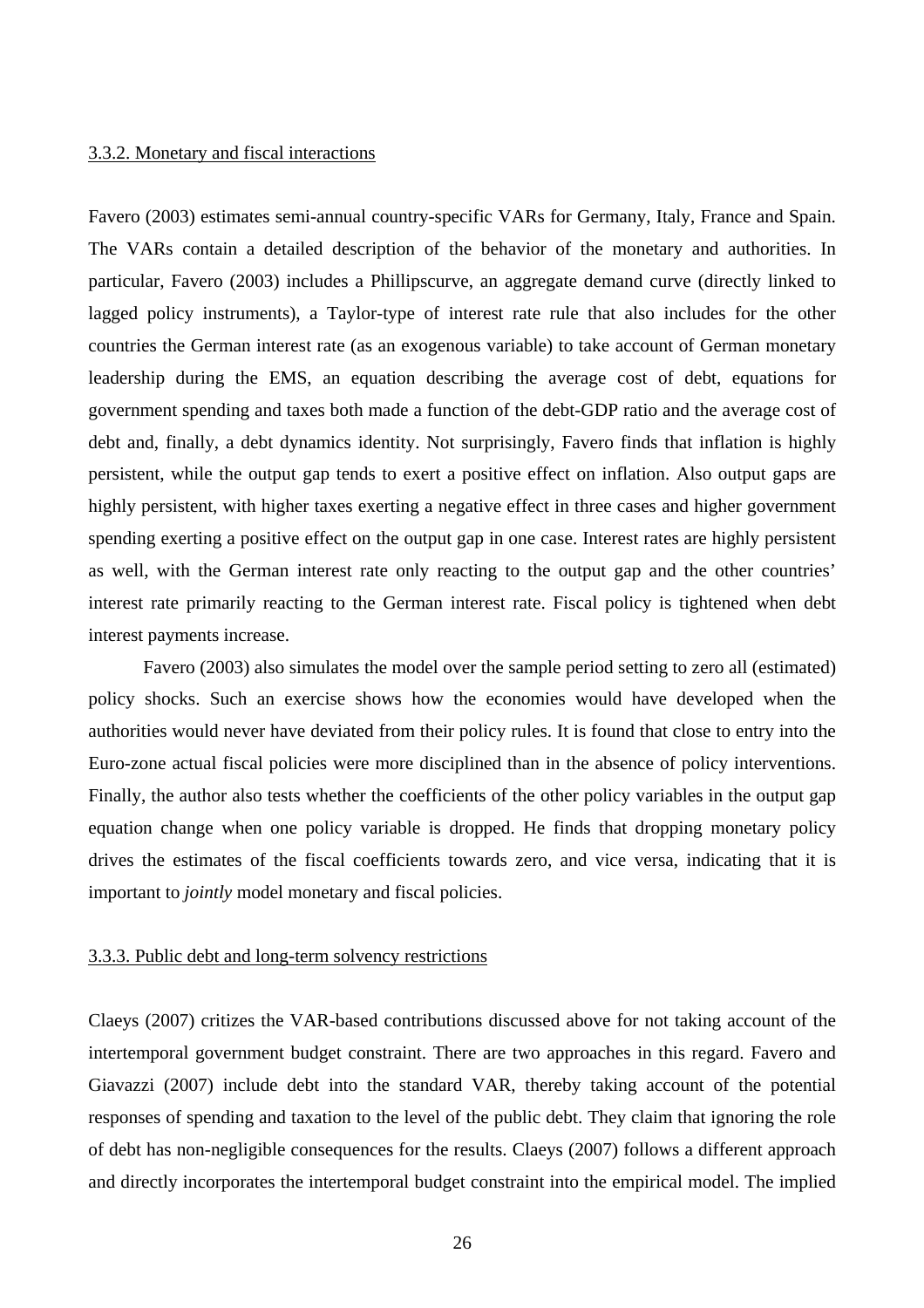long-run relationship between spending and revenues is captured with a structural vector error correction model. This allows one to analyse the short-run dynamics following shocks that push the economy away from the long-term equilibrium determined by common trends driven by shocks with permanent effects. The advantage of this approach is thus that it uses additional restrictions implied by economic theory. Applying the approach to quarterly U.S. data from 1965 onwards, Claeys finds that a fiscal expansion has contractionary effects on output and inflation. Moreover, with the interest rate falling by less than the inflation rate, monetary policy effectively becomes more contractionary.

#### **4. Some evidence on the actual behaviour of the fiscal authorities**

Although Sweden is not part of the Eurozone, it is still bound by the requirements of the EU Treaty and subject to the Stability and Growth Pact (SGP) in the sense that it has to submit an annual Convergence Programme in which it sets out its budgetary projections for until the medium term. Of course, in contrast to the Eurozone members, Sweden is not subject to formal sanctions if it fails to comply with the EU fiscal criteria.

Experts have severely criticised the Maastricht/SGP fiscal criteria on several grounds. One of the main criticisms is that the criteria fail to take account of the cyclical condition of the economy, implying that fiscal stabilisation is hampered. In particular, countries will be forced to contract fiscal policy during downturns, making fiscal policy behave in a pro-cyclical way.

Gali and Perotti (2003) ask the empirical question whether the EU fiscal criteria have indeed hampered fiscal stabilisation and forced countries into following pro-cyclical policies. The answer to this question is of interest for Sweden, if it decides to join the Euro-area at some point in the future, or if it decides to self-impose some fiscal constraint on its government. The authors compare fiscal policy for the Euro countries during the period preceding the Maastricht Treaty (1980-1991) to the period after the Treaty was signed (1992-2002). They also compare Euro-area fiscal policy with fiscal policy in a control group of the other EU countries (Denmark, Sweden and the UK) and a group of other OECD countries (Australia, Canada, Japan, Norway and the US).

The authors decompose the primary deficit into a cyclical component, determined by the size and composition of government spending and taxes and the structure of the tax system, and a structural component, which is the primary deficit when output is at its natural level or the "cyclically adjusted primary deficit". For the latter, the authors estimate the following regression equation: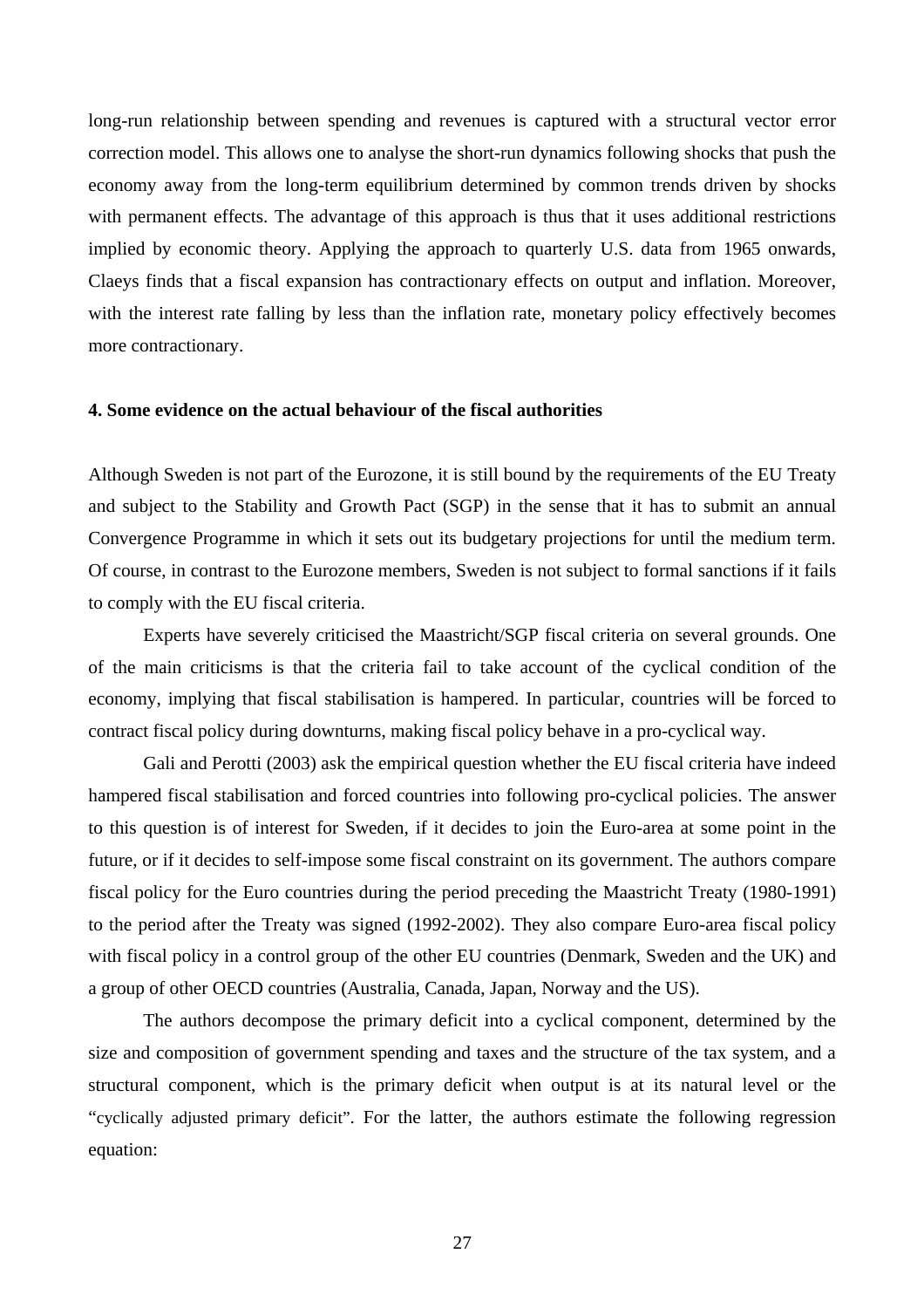$$
d_t^{CA} = a_{BM} + a_{AM} + a_{x,BM} E_{t-1} y_t + a_{x,AM} E_{t-1} y_t + a_b b_{t-1} + a_s d_{t-1}^* + e_t,
$$

where  $d_t^{CA}$  is the cyclically adjusted primary deficit as a share of potential output,  $y_t$  is the output gap and  $b_t$  is debt as a share of potential output. Hence, the cyclically adjusted primary deficit is split further into systematic components and a non-systematic component captured by the error term *et*. To model a potential regime shift in fiscal policy as a result of the ratification of the Maastricht Treaty, the authors allow coefficients to differ before and after the Maastricht Treaty was signed. They include the expected output gap rather than the actual output gap, because the fiscal policy stance is determined in the year before it is actually implemented, hence it should be based on expectations of the output gap. A positive value of  $a_{x,AM}$  or  $a_{x,BM}$  indicates that an increase in the expected output gap is met with a more relaxed fiscal stance. Hence, positive values of  $a_{xAM}$ or  $a_{x,BM}$  imply a pro-cyclical fiscal policy. Further, a debt stabilization motive is captured by  $a_b < 0$ . Pursuing a budgetary target introduces autocorrelation into budgetary decisions if the authorities try to achieve the target gradually. This is captured by  $a_s > 0$ . The model is estimated by instrumental variables because of the potential feedback effects from  $d_t^{CA}$  to  $y_t$ .

The main findings are the following. Generally, comparing before and after Maastricht (1980-1991 versus 1992-2002), there is a trend towards a lower value of  $a<sub>x</sub>$ , hence, towards *less* pro-cyclicality. This contrasts with the view that the EU fiscal rules have hampered stabilization. Specifically, panel estimation suggests that before Maastricht fiscal policies in Eurozone countries were pro-cyclical, while after Maastricht they were acyclical. This trend is not unique for the group of EMU countries. The group of five other OECD countries exhibit a shift from acyclical fiscal policy to counter-cyclical fiscal policy. Further investigation suggests that the reduction in fiscal pro-cyclicality is due to a reduction in the pro-cylicality of government spending. Moreover, the reduction in pro-cyclicality does not seem to have come at the cost of less use of the automatic stabilizers during the period after Maastricht.

As a final result, Gali and Perotti (2003) document a fall in public investment in the EU, much in line with what critics of the Treaty had expected. However, this fall seems to be part of a global trend fall in public investment, while, moreover, the Eurozone in this respect even seems to lag behind the rest of the OECD.

While the findings by Gali and Perotti (2003) do not indicate that the EU fiscal restrictions have had a harmful effect on fiscal policy in Europe (a conclusion shared by Balassone and Francese, 2003), without further investigation they also cannot be considered good news. The fact that the restrictions have not hampered fiscal policy may simply be the result of them being ignored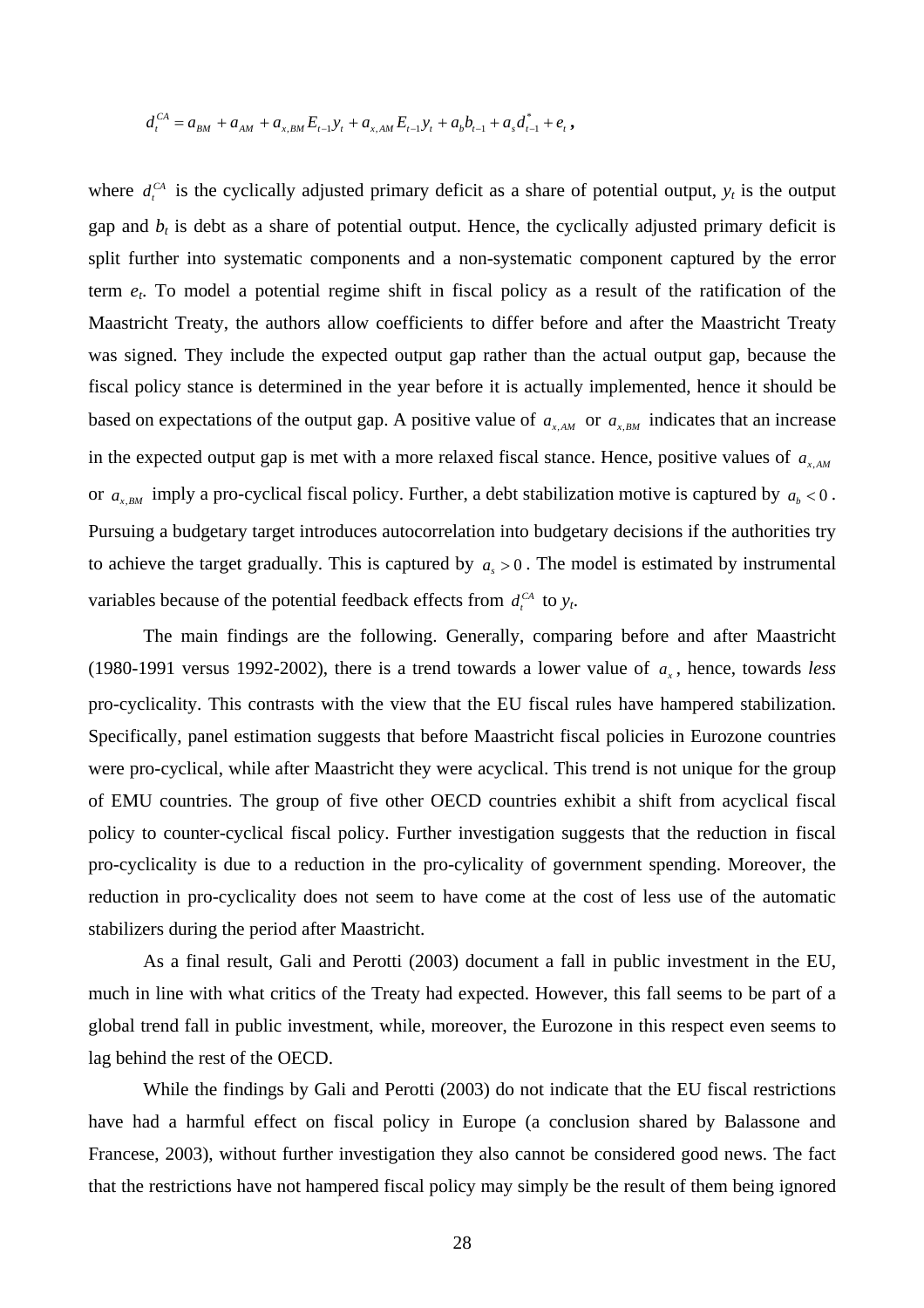by the national governments. As is well known, their credibility is generally thought to be quite low. Nevertheless, the fact that fiscal policy has shifted into the direction of more countercyclicality is a potential success of the restrictions.

Some potentially relevant factors influencing fiscal policy are missing from the Gali and Perotti (2003) analysis. One is that the analysis does not allow for asymmetries in the behaviour of the fiscal authorities in response to up and down movements of the output gap. There is quite a widespread perception that the larger degree of counter-cyclicality in European fiscal policy is due to the expansive reactions to a deteriorating business cycle that are not compensated by contractions during upturns. Further, the potential role of monetary policy, possibly as a complement or a substitute to fiscal policy, is also ignored.

#### **5. Conclusions and discussion**

This paper has reviewed theory and evidence on the effects of discretionary expansions on the economy. We discussed the role of openness of the economy, the role of imperfections such as credit restrictions and the role of monetary policy. The bulk of the evidence seems consistent with an increase in government purchases or a reduction in net taxes having a short-run positive effect on economic activity and aggregate consumption. However, for a government purchases increase the cost resulting from higher future taxes may be quite large. Moreover, there is a lot of disagreement about the size of the short-run stimulating effect of a fiscal expansion. This may not be surprising because fiscal expansions can come in many forms and have theoretically different effects under different circumstances. Further, empirical analysis has a hard time identifying truly exogenous fiscal shocks and suffers from the potential presence of anticipation effects of fiscal policy changes.

Combined with the fact that there are lags between the identification of an economic slowdown and the implementation of a discretionary fiscal policy, using an active fiscal policy as instrument for short-run stabilisation is usually beyond the capabilities of a government. To complicate matters further, macro-economic data often undergo substantial revisions when going from the preliminary figures to final figures. Hence, basing policies on preliminary figures is a risky business and there will be a serious chance that trying to employ discretionary fiscal policy for macro-economic stabilisation produces higher rather lower economic variability. In fact, for a panel based on a large set of countries Fatas and Mihov (2003) show that discretionary fiscal policy induces macro-economic instability, which, in turn, may affect growth negatively.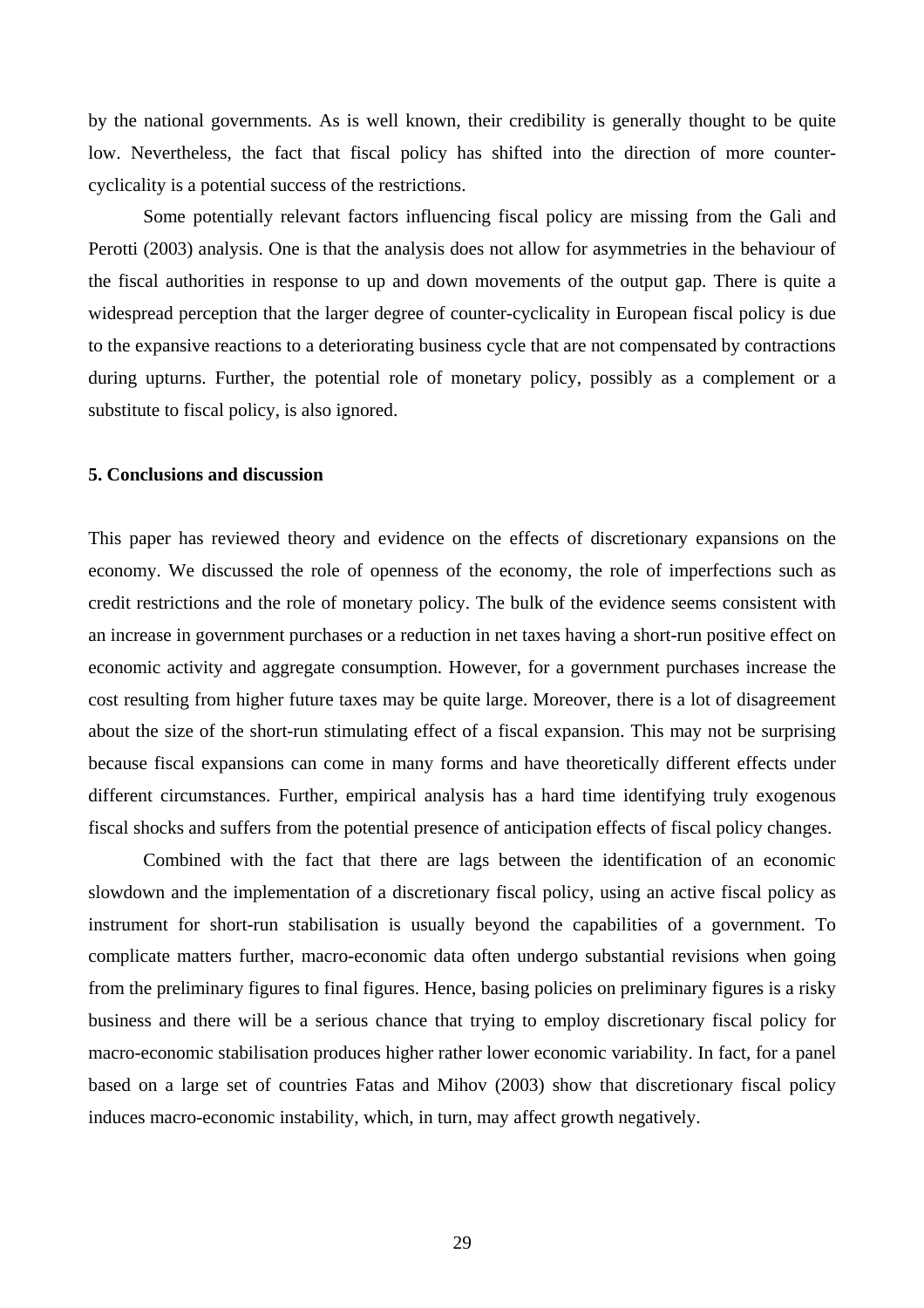Taking my own empirical results at face value, given that Sweden is a very open economy, a discretionary increase in government purchases crowds out private spending and would leave Sweden with both a higher budget deficit and a higher deficit on the trade balance.

There is another reason to be careful with discretionary fiscal expansions, in particular increases in government purchases. Such expansions are almost inevitably unevenly distributed across the sectors. For example, infrastructure investment benefits the construction sector and defence expenditure benefits part of the manufacturing sector. The stimulus to these sectors may come at cost of hurting other sectors, as the above discussion has suggested. An increase in government wage consumption (attracting more workers into the public sector) likely drives up the general wage level and hurts the competitiveness of the export sector.

In view of the complications with an active fiscal policy, for lack of a better alternative the best advice may be to simply let the automatic stabilizers work. They dampen business cycle movements without any active policy intervention. If the economy slows down or falls into a recession, tax revenues from any source that is sensitive to the business cycle fall, while government transfers (in particular, unemployment benefits) increase. Both factors protect disposable income against the slowdown of the economy. Given the empirical sensitivity of consumption to disposable income, this dampens the downward movement of the business cycle.

Surely, reliance on automatic stabilisers has its disadvantages too. Automatic stabilisers (movements in tax revenues and transfers) make no distinction between the specific sources of shocks, nor between whether a shock is permanent or temporary. For example, letting automatic stabilizers operate freely in the case of a permanent or very persistent adverse shock (such as occurred in the seventies) could lead to unsustainable budget movements. However, in that case, an automatic link between the cyclically adjusted primary deficit (taxes) and the public debt level would easily restore fiscal sustainability without having to give up the advantages of the automatic stabilisers.

### **References**

- Alesina, Alberto, and Roberto Perotti (1996). Reducing Budget Deficits, *Swedish Economic Policy Review* 3, 13-34.
- Balassone, Fabrizio, and Maura Francese (2003). Cyclical Asymmetry in Fiscal Policy, Debt Accumulation and the Treaty of Maastricht. *Mimeo*, Banca d'Italia.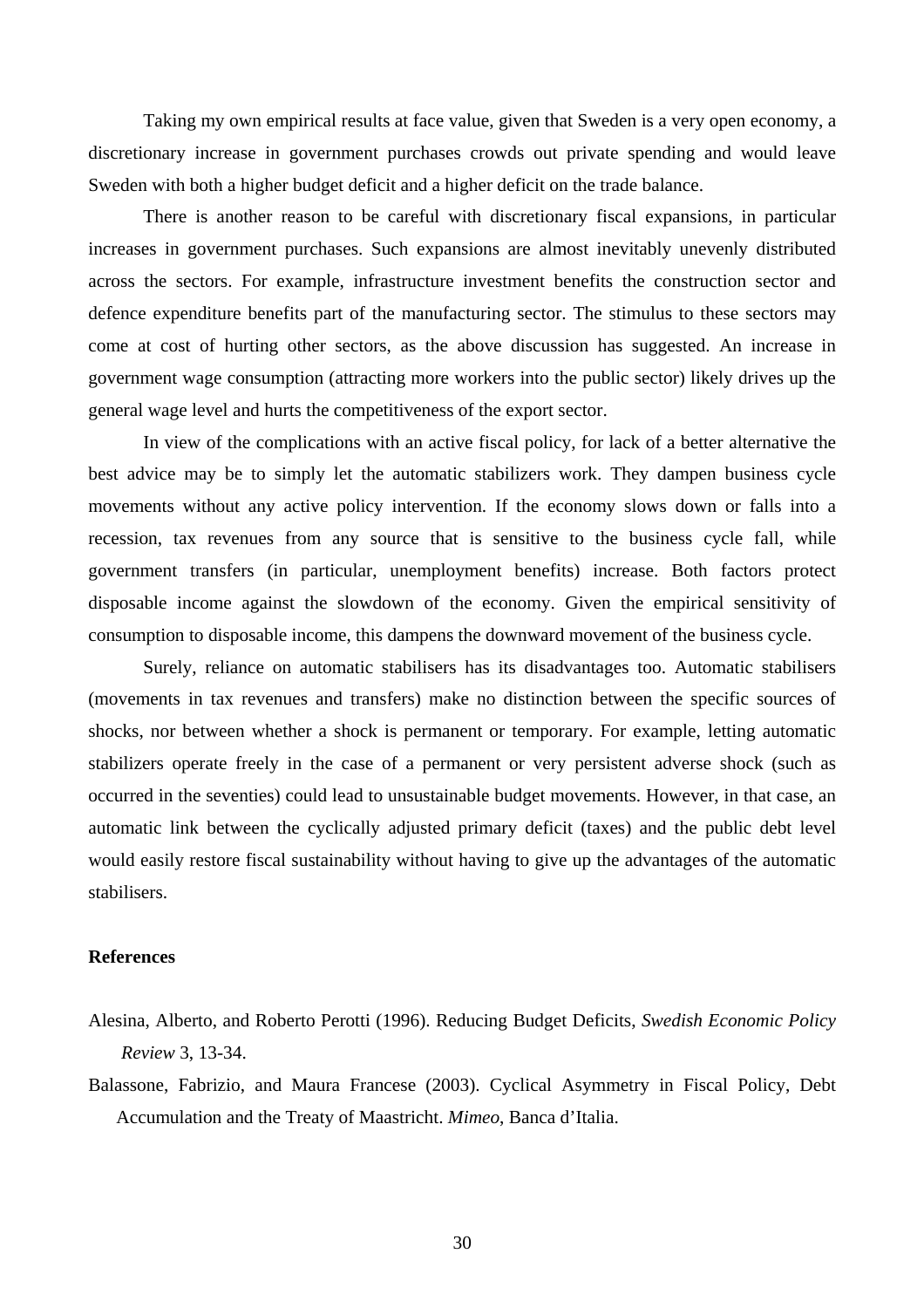- Baxter, Marianne (1995). International Trade and Business Cycles, in Grossman, Gene M. and Kenneth Rogoff (eds.), *Handbook of International Economics*, Amsterdam; North-Holland, 1801-1864.
- Baxter, Marianne, and Robert King (1993). Fiscal Policy in General Equilibrium, *American Economic Review*, 83, 315-334.
- Beetsma, Roel, Giuliodori, Massimo, and Franc Klaassen (2006). Trade Spill-overs of Fiscal Policy in the European Union: a Panel analysis. *Economic Policy,* 21, 640-687.
- Beetsma, Roel, Giuliodori, Massimo, and Franc Klaassen (2007). The Effects of Public Spending Shocks on Trade Balances and Budget Deficits in the EU. *Journal of the European Economic Association, Papers and Proceedings*, forthcoming.
- Blanchard, Olivier, and Roberto Perotti (2002). An Empirical Characterization of the Dynamic Effects of Changes in Government Spending and Taxes on Output. *Quarterly Journal of Economics,* 117, 1329-1368.
- Burnside, Craig, Eichenbaum, Martin and Jonas D.M. Fisher (2007). Fiscal Shocks and their Consequences. *Journal of Economic theory* 115, 89-117.
- Callegari, Giovanni (2007). Fiscal Policy and Consumption. *PhD thesis*, European University Institute, Florence.
- Calvo, Guillermo (1983). Staggered Prices in a Utility-Maximizing Framework, *Journal of Monetary Economics* 12, 383-98.
- Claeys, Peter (2007). Estimating the Effects of Fiscal Policy under the Budget Constraint, *mimeo*, University of Barcelona.
- Clarida, Richard, and Joe Prendergast, 1999, Fiscal Stance and the Real Exchange Rate: Some Empirical Estimates, *NBER Working Paper*, No. 7077.
- Corsetti, Giancarlo and Gernot Müller (2006). Twin Deficits: Squaring Theory, Evidence and Common Sense. *Economic Policy* 21, 598-638.
- Corsetti, Giancarlo and Gernot Müller (2007). Twin Deficits, Openness and the Business Cycle. *Journal of the European Economic Association, Papers and Proceedings*, forthcoming.
- Devereux, Michael B., Head, Allan C. and Beverly J. Lapham (1996). Monopolistic Competition, Increasing Returns, and the Effects of Government Spending, *Journal of Money, Credit, and Banking* 28, 2, 233-254.
- Edelberg, Wendy, Eichenbaum, Martin and Jonas D.M. Fisher (1999). Understanding the Effects of a Shock to Government Purchases. *Review of Economic Dynamics* 2, 166-206.
- Fatás, Antonio, and Ilian Mihov (2001). The Effects of Fiscal Policy on Consumption and Employment: Theory and Evidence. *CEPR Discussion Paper* 2760.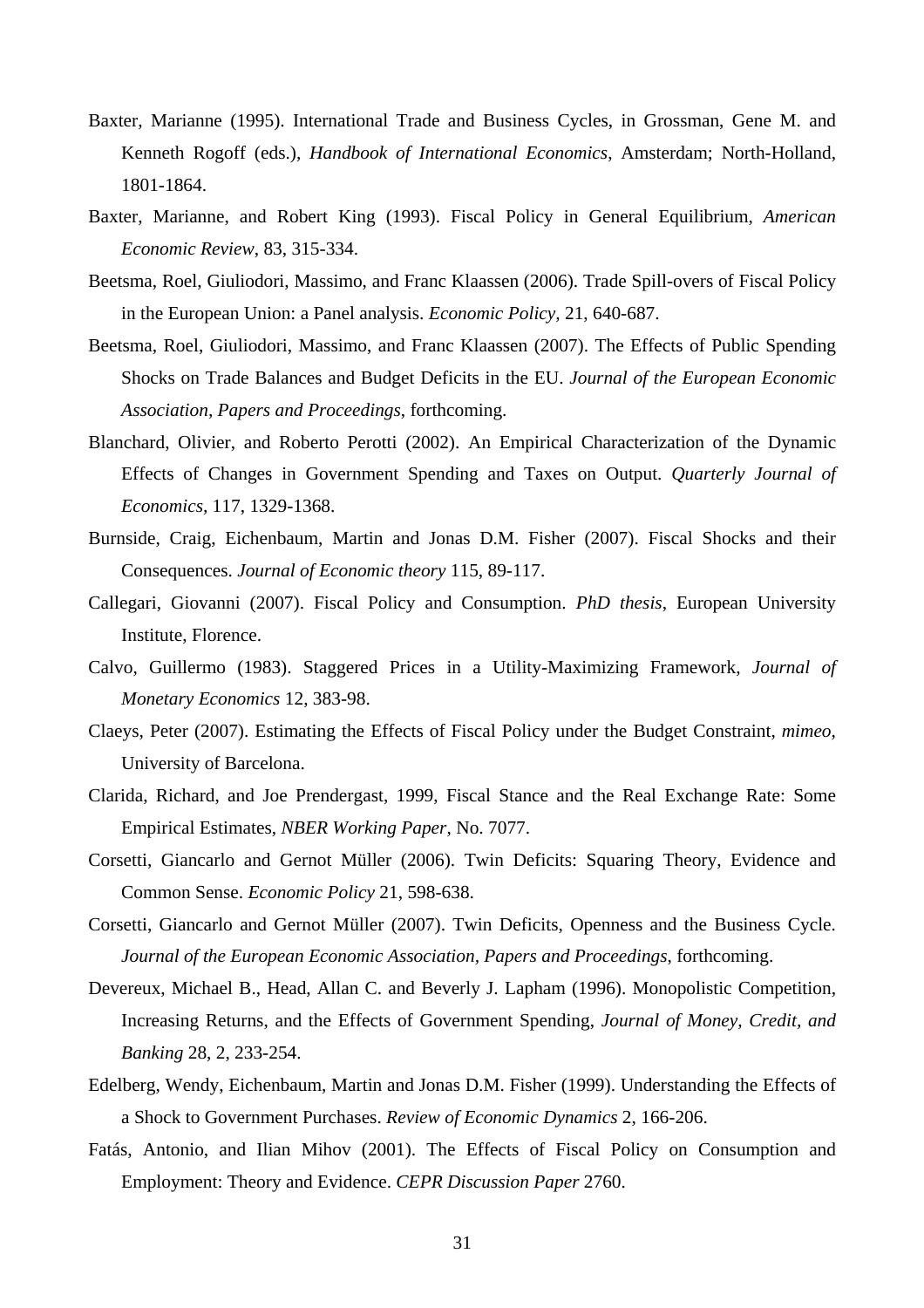- Fatás, Antonio, and Ilian Mihov (2003). The Case for Restricting Fiscal Policy Discretion. *Quarterly Journal of Economics* 118, 4, 1419-1447.
- Favero, Carlo (2003). How Do European Monetary and Fiscal Authorities Behave? in Buti (ed.), *Monetary and Fiscal Policies in EMU*, Cambridge University Press, Chapter 7.
- Favero, Carlo, and Francesco Giavazzi (2007). Debt and the Effects of Fiscal Policy. *Mimeo*, IGIER.
- Galí, Jorid and Roberto Perotti, 2003, Fiscal Policy and Monetary Integration in Europe, *Economic Policy* 18, 37, 533-572.
- Galí, Jordi, Vallés, Javier, and J.D. López-Salido (2007). Understanding the Effects of Government Spending on Consumption, *Journal of the European Economic Association* 5, 1, 227-70.
- Giavazzi, Francesco, and Marco Pagano (1990). Can Severe Fiscal Adjustments Be Expansionary? in Blanchard, Olivier, and Stanley Fischer (eds.), *NBER Macroeconomics Annual*, MIT Press: Cambridge, MA.
- Giuliodori, Massimo, and Roel Beetsma (2005). What Are the Trade Spillovers from Fiscal Shocks in Europe? An Empirical Analysis, *De Economist*, 153, 167-197.
- Kim, Soyoung, and Nouriel Roubini (2004). Twin Deficit or Twin Divergence: Fiscal Policy, Current Account, and Real Exchange Rate in the US, *Mimeo*, Korea University and New York University.
- Lane, Philip, and Roberto Perotti (1998). [The Trade Balance and Fiscal Policy in the OECD](http://ideas.repec.org/a/eee/eecrev/v42y1998i3-5p887-895.html). *[European Economic Review](http://ideas.repec.org/s/eee/eecrev.html),* 42, 887-895.
- Lane, Philip, and R. Perotti, 2003, The Importance of Composition of Fiscal Policy: Evidence from Different Exchange Rate Regimes, *Journal of Public Economics* 87, 2253-79.
- Linnemann, Ludger (2006). The Effect of Government Spending on Private Consumption: A Puzzle?, *Journal of Money, Credit, and Banking*, 38, 7, 1715-35.
- Linnemann, Ludger, and Andreas Schabert, 2003, Fiscal Policy in the New Neoclassical Synthesis, *Journal of Money, Credit, and Banking* 35, 6, 911-929.
- Monacelli, Tommaso, and Roberto Perotti (2006). Fiscal Policy, the Trade Balance and the Real Exchange Rate: Implications for International Risk Sharing. *Mimeo*, IGIER.
- Monacelli, Tommaso, and Roberto Perotti (2007). Openness and the Sectoral Effects of Fiscal Policy. *Journal of the European Economic Association, Papers and Proceedings*, forthcoming.
- Mountford, Andrew, and Harald Uhlig (2005). What are the Effects of Fiscal Policy Shocks? *Mimeo*, Royal Holloway College and Humboldt University.
- Müller, Gernot (2006). Understanding the Dynamic Effects of Government Spending on Foreign Trade. *Journal of International Money and Finance*, forthcoming.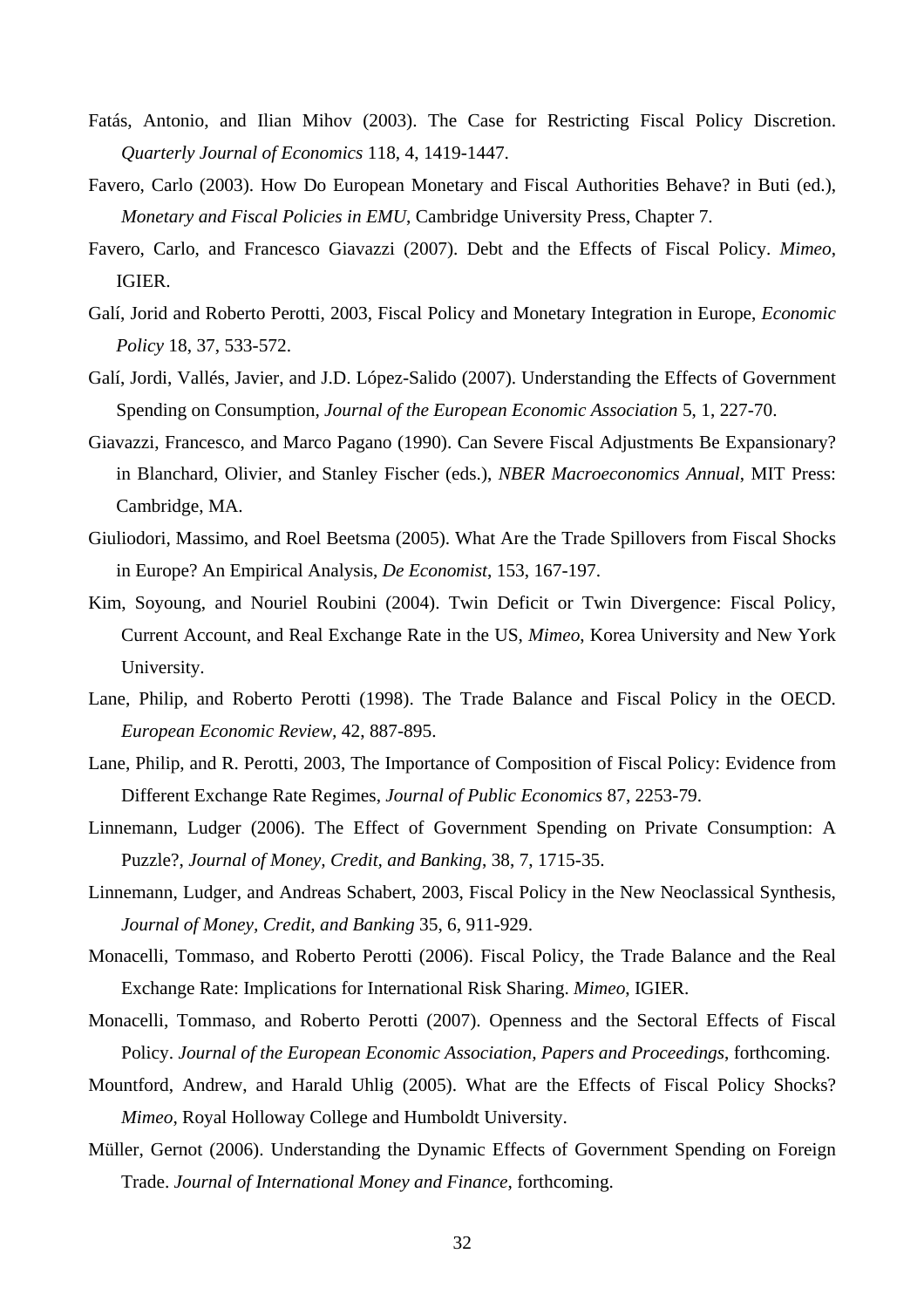OECD (2005). *Economic Outlook*, June, Paris.

- Pappa, Evi (2006). Discussion of "Comparing Alternative Methodologies to Estimate the Effects of Fiscal Policy by Roberto Perotti". *Mimeo*, London School of Economics.
- Perotti, Roberto (1999). Fiscal Policy in Good Times and Bad. *Quarterly Journal of Economics* 114, 1399-1436.
- Perotti, Roberto (2007). In Search of the Transmission Mechanism of Fiscal Policy. *NBER Working Paper*, No. 13143.
- Ramey, Valerie (2006). Identifying Government Spending Shocks: It's All in the Timing. *Mimeo*, University of California at San Diego.
- Ramey, Valerie and Matthew Shapiro (1998). Costly Capital Reallocation and the Effects of Government Spending. *Carnegie-Rochester Series on Public Policy* 48, 145-94.
- Ravn, Morten, Schmitt-Grohé, Stephanie, and Martin Uribe (2006). Deep Habits. *Review of Economic Studies* 73, 1, 195-218.
- Ravn, Morten, Schmitt-Grohé, Stephanie, and Martin Uribe (2007). Explaining the Effects of Government Spending Shocks on Consumption and the Real Exchange Rate. *Mimeo*, EUI Florence and Duke University.
- Romer, Christina D. and David H. Romer (2007). The Macroeconomic Effects Tax Changes: Estimates Based on a New Measure of Fiscal Shocks. *NBER Working Paper*, No.13264.

The Economist (2008). Aspirin, Not Morphine. January 5, p.9-10.

Van der Ploeg, Rick (2005). Back to Keynes? *CESifo Economic Studies* 51, 4, 777-822.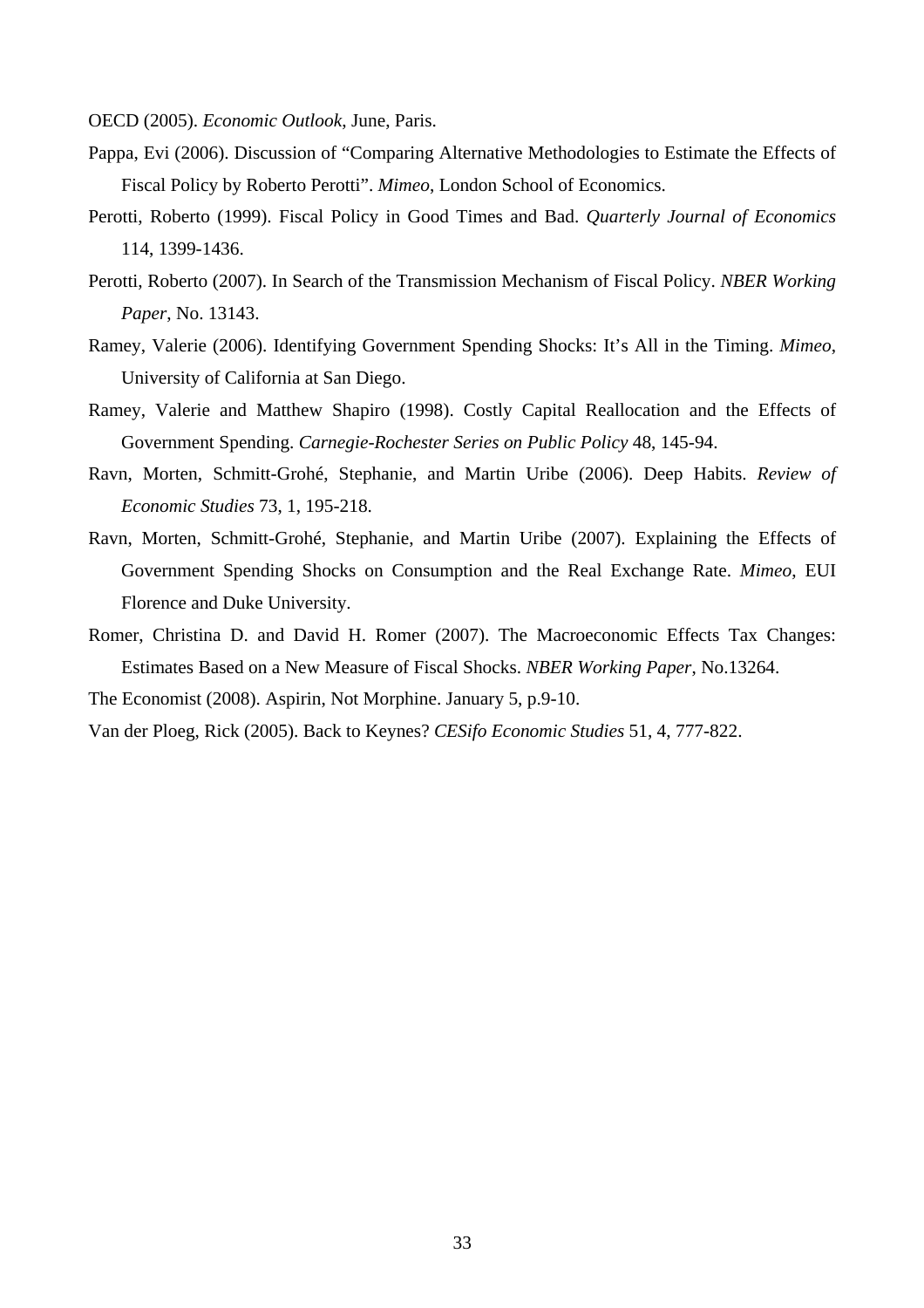# **Table 1: Predicted effects of a positive government purchases shock in a closed economy**

|                              | ٦z | W | $\mathbf{I}$ s |  |
|------------------------------|----|---|----------------|--|
| Neoclassical                 |    |   |                |  |
| Non-separable<br>utility     |    |   |                |  |
| Deep habits                  |    | ^ |                |  |
| $NK - Nominal$<br>rigidities |    |   |                |  |
| $NK - Rule - of$<br>- thumb  |    |   |                |  |

Note: his table is based on Pappa (2006). The symbols and mnenomics are as follows:  $Y =$  output,  $C =$  consumption, w = real wage, L<sup>s</sup> = labour supply, L<sup>d</sup> = labour demand, L = employment, rer = real exchange rate ( $\uparrow$  is an appreciation), tby  $=$  trade balance as a share of GDP. NK  $=$  New-Keynesian.

### **Figure 1: Fiscal expansion in the IS-LM model**



# Interest rate

Output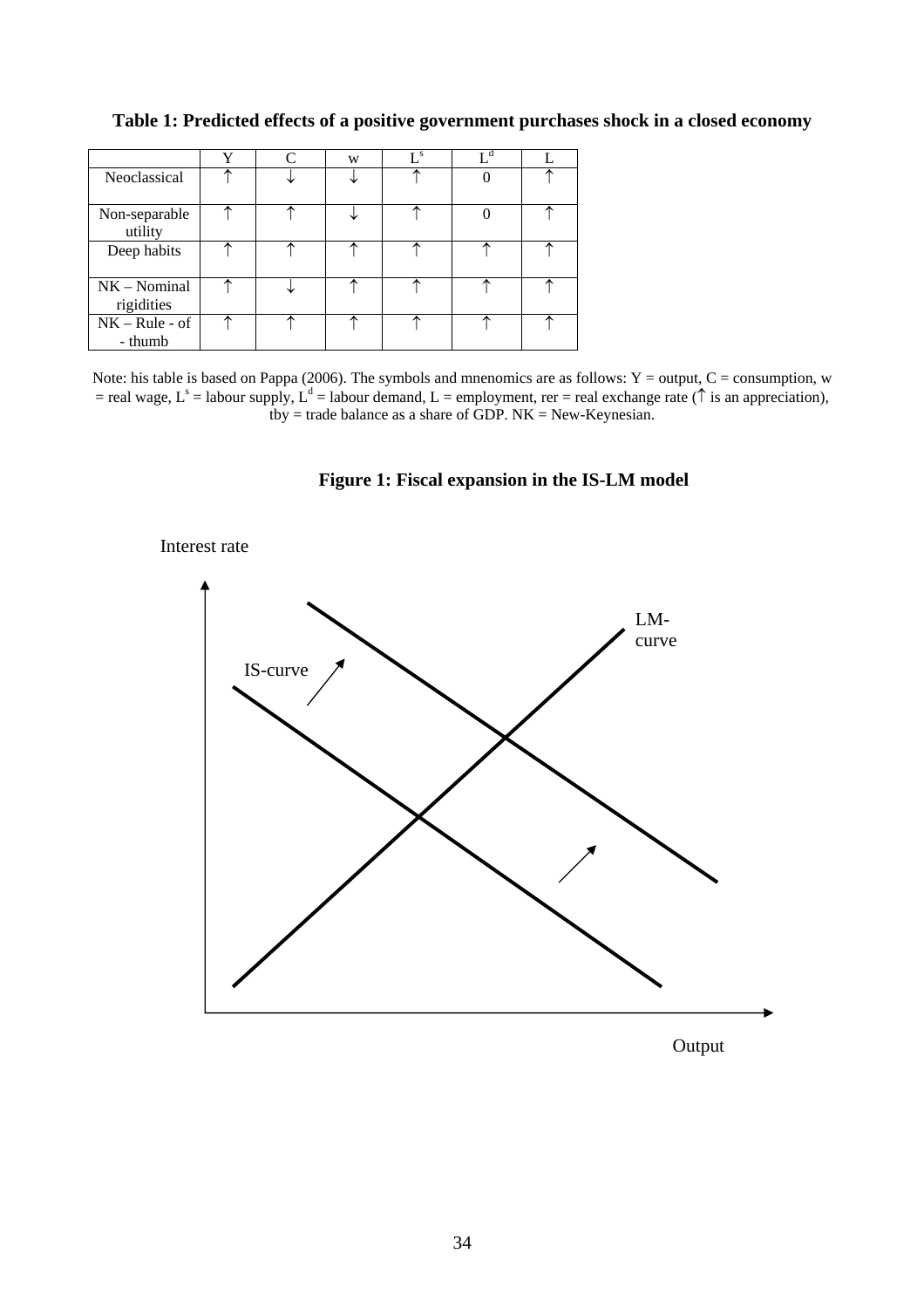



Natural output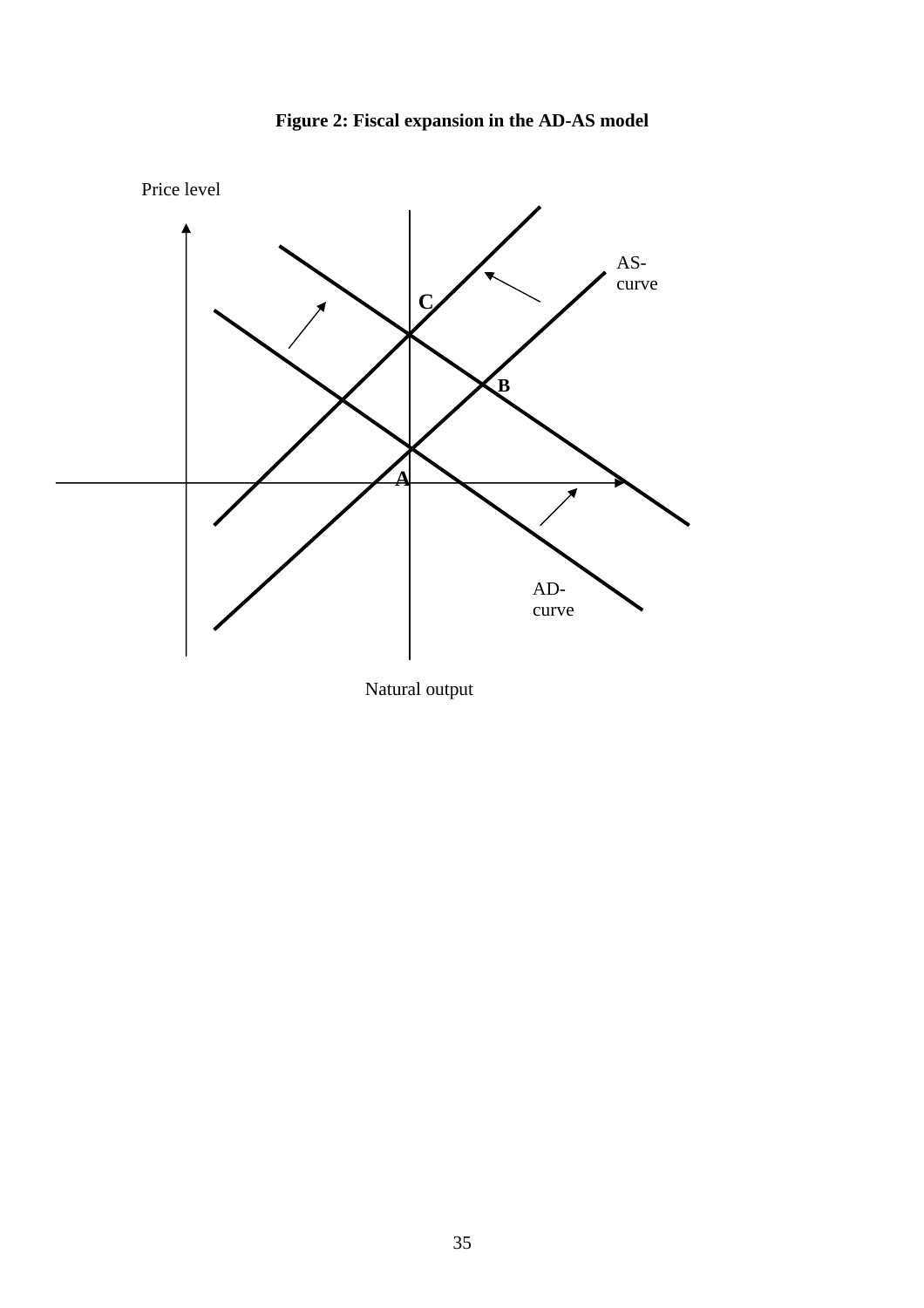

**Figure 3: Impulse responses after a government purchases shock** 

Note: Confidence bands are the 5<sup>th</sup> and the 95<sup>th</sup> percentiles from Monte Carlo simulations based on 1,000 replications.